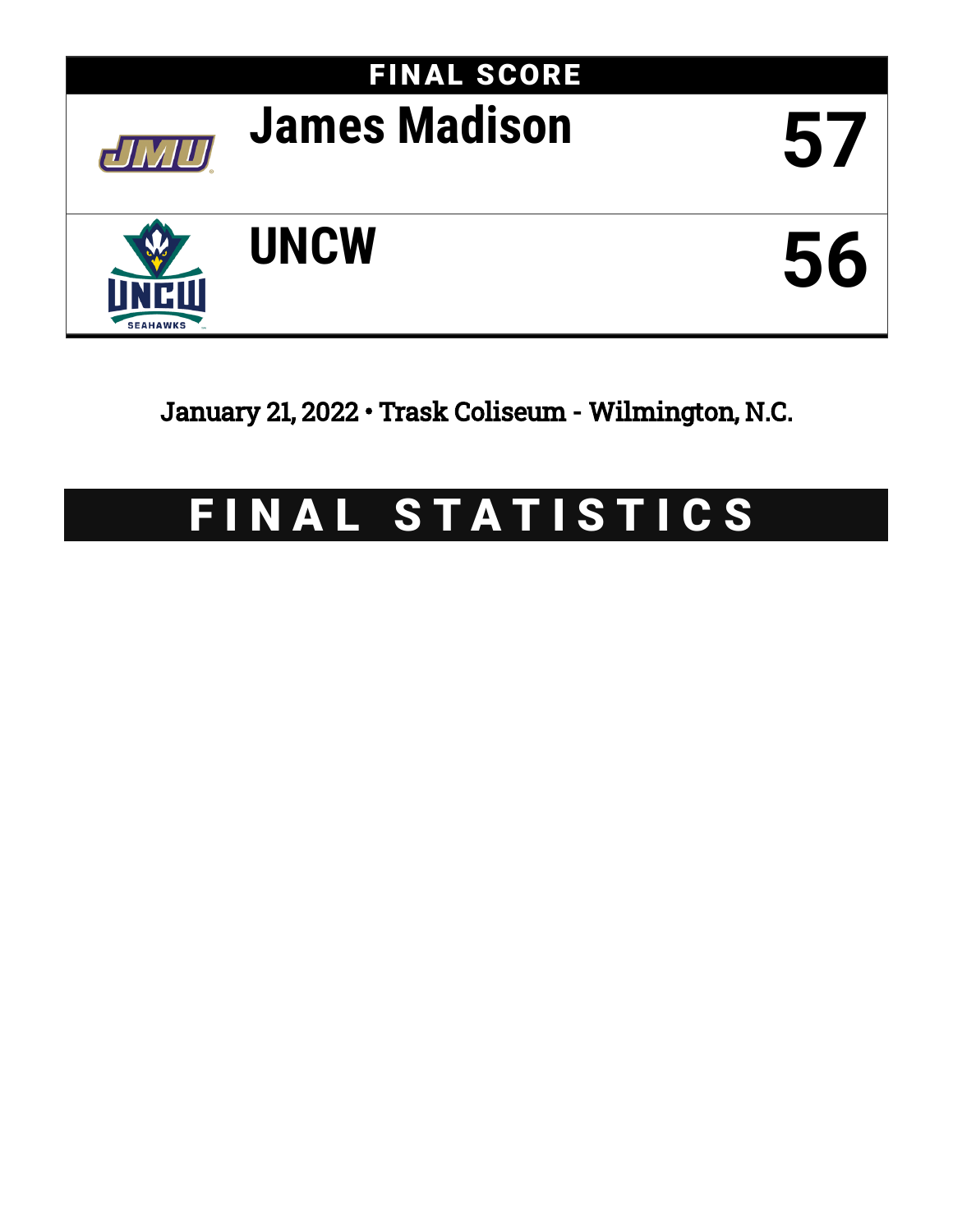# **Official Box Score James Madison vs UNCW Game Totals -- Final Statistics January 21, 2022 at Trask Coliseum - Wilmington, N.C.**



# **James Madison 57**

| No. | Plaver                  | S  | <b>Pts</b> | FG        | 3FG      | FТ      | OR             | DR | TR             | PF             | A        | TO             | <b>Blk</b> | Stl | Min            | $+/-$        |
|-----|-------------------------|----|------------|-----------|----------|---------|----------------|----|----------------|----------------|----------|----------------|------------|-----|----------------|--------------|
| 02  | CARODINE, JAYLIN        | G  | 0          | $0 - 3$   | $0 - 0$  | $0-0$   | 2              |    | 9              | 3              | 2        |                |            |     | 27             | 4            |
| 03  | <b>TINSLEY, BRIANNA</b> | G  | 8          | $3 - 7$   | $2-6$    | $0 - 0$ | 0              |    |                | 0              | 4        | $\overline{2}$ | 0          | 2   | 23             | 5            |
| 04  | <b>GREEN, MADISON</b>   | G  | 9          | 3-7       | $3-6$    | $0-0$   | 0              | 3  | 3              | 2              |          | 3              | 0          | 2   | 34             | 0            |
| 14  | GOODMAN, ANNALICIA      | F. | 12         | $6-9$     | $0 - 0$  | $0 - 0$ | $\overline{2}$ | 2  | 4              | $\overline{4}$ | 0        | 3              |            | 0   | 30             | $-3$         |
| 30  | <b>JEFFERSON, KIKI</b>  | G  | 20         | $7 - 11$  | $2 - 3$  | $4-6$   | $\Omega$       | 8  | 8              |                | 4        | 1              | 2          |     | 35             | $\mathbf{0}$ |
| 05  | <b>WILLIAMS, BAILEY</b> | G  | 0          | $0 - 0$   | $0 - 0$  | $0 - 0$ | $\Omega$       | 0  | $\Omega$       | $\Omega$       | $\Omega$ | 0              | $\Omega$   | 0   | $\Omega$       | $\mathbf{0}$ |
| 12  | PITTMAN, SHERESE        | F  | 0          | $0 - 0$   | $0 - 0$  | $0 - 0$ | 1.             | 0  |                |                | 0        | 0              | 0          |     | 10             | 4            |
| 23  | <b>TYNES, MIKAYA</b>    |    | 4          | $2 - 3$   | $0 - 0$  | $0 - 0$ |                | 0  |                | 0              | 0        | 0              | $\Omega$   | 0   | 10             | 4            |
| 25  | HAZELL, JAMIA           | G  | 4          | $2 - 9$   | $0 - 2$  | $0 - 0$ | 0              | 3  | 3              |                | 5        | 4              | 0          | 0   | 23             | -3           |
| 33  | <b>OUDERKIRK, STEPH</b> | F. | 0          | $0 - 0$   | $0 - 0$  | $0 - 0$ | 0              | 2  | $\overline{2}$ | $\mathcal{P}$  | 1        | 3              | $\Omega$   | 0   | $\overline{7}$ | -6           |
|     | TEAM                    |    |            |           |          |         | 0              | 2  | 2              | $\mathbf 0$    |          |                |            |     |                |              |
|     | <b>TOTALS</b>           |    | 57         | $23 - 49$ | $7 - 17$ | 4-6     | 6              | 28 | 34             | 14             | 17       | 18             | 3          |     | <b>200</b>     |              |

| <b>Shooting By Period</b> |           |       |         |       |         |       |
|---------------------------|-----------|-------|---------|-------|---------|-------|
| Period                    | FG        | FG%   | 3FG     | 3FG%  | FT      | FT%   |
| 1st Qtr                   | $6 - 11$  | 55%   | $3-5$   | 60%   | $0 - 0$ | 0%    |
| 2nd Qtr                   | $6 - 14$  | 43%   | $2 - 4$ | 50%   | $2 - 4$ | 50%   |
| 3rd Qtr                   | $5 - 11$  | 45%   | $2 - 5$ | 40%   | $2 - 2$ | 100%  |
| 4th Qtr                   | $6 - 13$  | 46%   | $0 - 3$ | 00%   | $0 - 0$ | $0\%$ |
| 1st Half                  | $12 - 25$ | 48%   | $5-9$   | 56%   | $2 - 4$ | 50%   |
| 2nd Half                  | $11 - 24$ | 46%   | $2 - 8$ | 25%   | $2 - 2$ | 100%  |
| Game                      | 23-49     | 46.9% | 7-17    | 41.2% | 4-6     | 66.7% |

*Deadball Rebounds:* 1,0 *Last FG:* 4th-00:18 *Biggest Run:* 10-0 *Largest lead:* By 12 at 3rd-05:41 *Technical Fouls:* None.

# **UNCW 56**

| No.             | Player                | S  | Pts            | FG       | 3FG     | FТ      | 0 <sub>R</sub> | DR.      | TR            | PF            | A        | TO.      | <b>BIK</b>  | Stl           | Min   | $+/-$    |
|-----------------|-----------------------|----|----------------|----------|---------|---------|----------------|----------|---------------|---------------|----------|----------|-------------|---------------|-------|----------|
| 01              | GAMBLE, JAYDE         | G  | 2              | $1 - 3$  | 0-0     | 0-0     |                |          | 2             | 2             | 3        | 3        |             | 0             | 16    | $-4$     |
| 10              | <b>GREEN, RINNAH</b>  | G  | 9              | 4-14     | 1-4     | $0 - 0$ | $\Omega$       | 3        | 3             | 3             | 5        | 1        |             | $\Omega$      | 35    | 6        |
| <b>20</b>       | DACOSTA, SIERRA       | G  | 13             | $6 - 15$ | $1 - 4$ | $0-0$   | 0              | 4        | 4             | 3             | 1        | 5        | $\mathbf 0$ | 1             | 38    | -8       |
| <b>22</b>       | MILLER, EVAN          | G  | 8              | $3 - 4$  | $2 - 2$ | $0 - 0$ | $\Omega$       | 3        | 3             | 1             | 1        | $\Omega$ | $\Omega$    | 1             | 28    | $-14$    |
| 25              | <b>HOGGATT, MICAH</b> | F. | 13             | $6 - 12$ | $0 - 0$ | $1 - 2$ | 4              | 6        | 10            | 3             | $\Omega$ | 1        | $\Omega$    | 1             | 30    | $\Omega$ |
| 11              | POWELL, DAZIA         | G  | $\overline{4}$ | $2 - 3$  | $0 - 0$ | $0 - 0$ | 0              |          |               | $\mathcal{P}$ |          | 1        | $\Omega$    | $\mathcal{P}$ | 20    | 14       |
| 12 <sup>1</sup> | SHARP, JALIYA         | C  | $\Omega$       | $0 - 2$  | $0 - 0$ | $0-0$   | 1              | $\Omega$ |               | $\Omega$      | 0        | 1        |             | 2             | 10    | -1       |
| 13              | <b>GROSS, CARRIE</b>  | G  | 7              | $3 - 8$  | 1-1     | $0 - 0$ |                |          | $\mathcal{P}$ |               | $\Omega$ | 1        | $\Omega$    | 1             | -24   | 2        |
|                 | <b>TEAM</b>           |    |                |          |         |         | $\mathcal{P}$  | 2        | 4             | $\mathbf 0$   |          | 1        |             |               |       |          |
|                 | <b>TOTALS</b>         |    |                | 56 25-61 | $5-11$  | $1 - 2$ | 9              | 21       | 30            | 15            | 11       | 14       | 2           |               | 8 200 |          |

| <b>Shooting By Period</b> |           |       |         |       |         |       |
|---------------------------|-----------|-------|---------|-------|---------|-------|
| Period                    | FG        | FG%   | 3FG     | 3FG%  | FT      | FT%   |
| 1st Qtr                   | $8 - 17$  | 47%   | $2 - 4$ | 50%   | 1-1     | 100%  |
| 2nd Qtr                   | $2 - 10$  | 20%   | $1 - 1$ | 100%  | $0 - 0$ | 0%    |
| 3rd Qtr                   | $9 - 19$  | 47%   | $0 - 3$ | 00%   | $0 - 0$ | 0%    |
| 4th Qtr                   | $6 - 15$  | 40%   | $2 - 3$ | 67%   | $0 - 1$ | 00%   |
| 1st Half                  | $10 - 27$ | 37%   | $3 - 5$ | 60%   | $1 - 1$ | 100%  |
| 2nd Half                  | 15-34     | 44%   | $2-6$   | 33%   | $0 - 1$ | 00%   |
| Game                      | 25-61     | 41.0% | $5-11$  | 45.5% | $1 - 2$ | 50.0% |

*Deadball Rebounds:* 0,0 *Last FG:* 4th-03:00 *Biggest Run:* 10-0 *Largest lead:* By 4 at 1st-00:25 *Technical Fouls:* None.

| Game Notes:                                         |
|-----------------------------------------------------|
| Officials: Timothy Bryant, Brandon Enterline, Libya |
| Rentz                                               |
| Attendance: 418                                     |

| Start Time: 02:04 PM ET |
|-------------------------|
| End Time: 03:44 PM ET   |
| Game Duration: 1:40     |
| Conference Game;        |

| <b>Score</b> |    | 1st 2nd 3rd 4th |    |    | <b>TOT</b> |
|--------------|----|-----------------|----|----|------------|
| JMU.         | 15 | 16              | 14 | 12 | 57         |
| NCW          | 19 | 5               | 18 | 14 | 56         |

| JMU led for 30:34. NCW led for 7:49. |                 |
|--------------------------------------|-----------------|
| Game was tied for 1:38.              |                 |
| Times tied: 3                        | Lead Changes: 7 |

| <b>Points</b>     | <b>JMU</b>     | <b>NCW</b>     |
|-------------------|----------------|----------------|
| In the Paint      | 30             | 26             |
| Off Turns         | 15             | 16             |
| 2nd Chance        | 0              | 6              |
| <b>Fast Break</b> | ი              |                |
| Bench             | 8              | 11             |
| Per Poss          | 0.934<br>25/61 | 0.848<br>26/66 |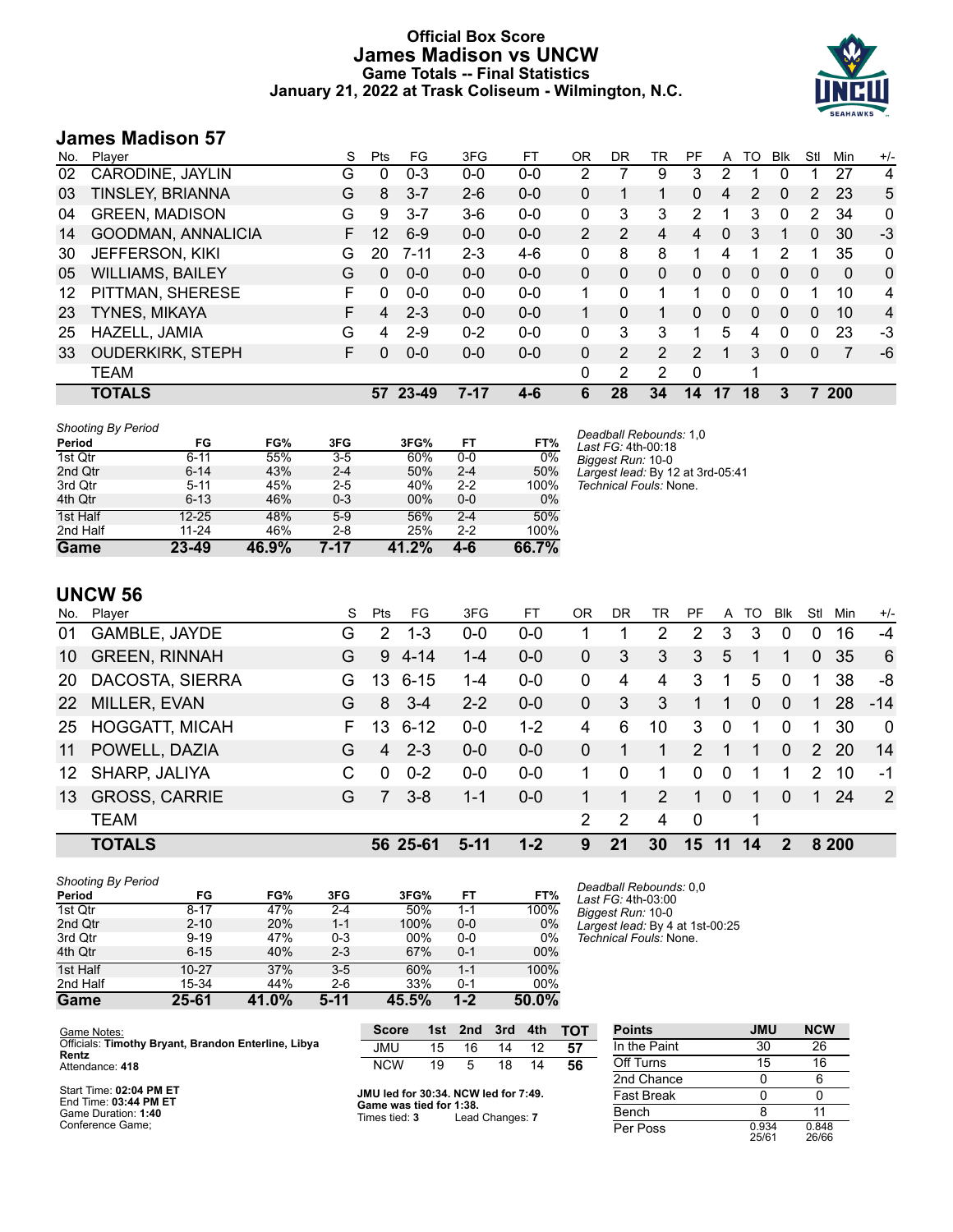# **Official Box Score James Madison vs UNCW First Half Statistics Only January 21, 2022 at Trask Coliseum - Wilmington, N.C.**



# **James Madison 31**

| No. | Plaver                  | S  | <b>Pts</b> | FG        | 3FG     | <b>FT</b> | <b>OR</b> | <b>DR</b> | TR             | PF            | A  | TO | <b>Blk</b> | Stl      | <b>Min</b> | $+/-$          |
|-----|-------------------------|----|------------|-----------|---------|-----------|-----------|-----------|----------------|---------------|----|----|------------|----------|------------|----------------|
| 02  | CARODINE, JAYLIN        | G  | 0          | $0 - 0$   | $0 - 0$ | $0 - 0$   | 0         | 3         | 3              | 2             | 2  |    |            | 0        | 13         | 1              |
| 03  | TINSLEY, BRIANNA        | G  | 8          | $3 - 5$   | $2 - 4$ | $0 - 0$   | 0         |           |                | 0             | 2  | 2  | 0          | 2        | 14         | 8              |
| 04  | <b>GREEN, MADISON</b>   | G  | 9          | $3 - 5$   | $3 - 4$ | $0 - 0$   | 0         | 2         | 2              | 0             | 0  |    |            |          | 17         | 4              |
| 05  | <b>WILLIAMS, BAILEY</b> | G  | 0          | $0 - 0$   | $0 - 0$ | $0 - 0$   | 0         | 0         | 0              | 0             | 0  | 0  | 0          | 0        | 0          | 0              |
| 12  | PITTMAN, SHERESE        | F. | 0          | $0 - 0$   | $0 - 0$ | $0-0$     |           | 0         |                |               | 0  | 0  |            |          | 7          | 6              |
| 14  | GOODMAN, ANNALICIA      | F. | 6          | $3 - 5$   | $0 - 0$ | $0 - 0$   |           |           | 2              | 1             | 0  |    |            | 0        | 15         | $\overline{2}$ |
| 23  | TYNES, MIKAYA           | F. | 2          | $1 - 2$   | $0 - 0$ | $0 - 0$   |           | 0         | 1              | 0             | 0  | 0  | $\Omega$   | $\Omega$ | 5          | 5              |
| 25  | HAZELL, JAMIA           | G  | 0          | $0 - 5$   | $0 - 1$ | $0 - 0$   | 0         | 2         | $\overline{2}$ | 1             |    | 3  | $\Omega$   | 0        | 9          | 2              |
| 30  | <b>JEFFERSON, KIKI</b>  | G  | 6          | $2 - 3$   | $0 - 0$ | $2 - 4$   | 0         | 3         | 3              | 0             | 4  | 0  | $\Omega$   | 1        | 18         | 6              |
| 33  | <b>OUDERKIRK, STEPH</b> | F. | 0          | $0 - 0$   | $0 - 0$ | $0 - 0$   | 0         | 2         | $\overline{2}$ | $\mathcal{L}$ |    | 1  | $\Omega$   | $\Omega$ | 2          | 1              |
|     | <b>TEAM</b>             |    | 0          | $0 - 0$   | $0 - 0$ | $0 - 0$   | 0         | 0         | 0              | 0             | 0  | 0  | $\Omega$   | 0        | 0          |                |
|     | <b>TOTALS</b>           |    | 31         | $12 - 25$ | $5-9$   | $2 - 4$   | 3         | 14        | 17             | 7             | 10 | 9  |            | 5        | 100        |                |

| <b>Shooting By Period</b><br>Period | FG        | FG%   | 3FG   | 3FG%  | FТ      | FT%   |
|-------------------------------------|-----------|-------|-------|-------|---------|-------|
| 1st Otr                             | 6-11      | 55%   | 3-5   | 60%   | 0-0     | 0%    |
| 2nd Otr                             | $6-14$    | 43%   | 2-4   | 50%   | $2 - 4$ | 50%   |
| 1st Half                            | $12 - 25$ | 48%   | $5-9$ | .56%  | $2 - 4$ | 50%   |
| Game                                | 23-49     | 46.9% | 7-17  | 41.2% | 4-6     | 66.7% |

*Deadball Rebounds:* 1,0 *Last FG Half:* JMU 2nd-00:05

# **UNCW 24**

| No.             | Player                | S. | <b>Pts</b>    | <b>FG</b> | 3FG     | FT      | <b>OR</b> | <b>DR</b> | TR             | <b>PF</b>      | A              | TO       | <b>B</b> lk | Stl      | Min   | $+/-$          |
|-----------------|-----------------------|----|---------------|-----------|---------|---------|-----------|-----------|----------------|----------------|----------------|----------|-------------|----------|-------|----------------|
| 01              | GAMBLE, JAYDE         | G  | 2             | 1-1       | $0 - 0$ | $0-0$   | 0         |           |                | 2              | 3              | 3        |             | 0        | 13    | $-4$           |
| 10              | <b>GREEN, RINNAH</b>  | G  | 5             | $2 - 7$   | $1 - 2$ | $0-0$   | 0         | 2         | $\mathcal{P}$  | $\mathcal{P}$  | 1              | 0        |             | 0        | 15    | $\overline{0}$ |
| 11              | POWELL, DAZIA         | G  | $\Omega$      | $0 - 1$   | $0 - 0$ | $0 - 0$ | 0         | $\Omega$  | $\Omega$       |                | 0              | 1        | $\Omega$    | 2        | 5     | $\overline{4}$ |
| 12 <sup>1</sup> | SHARP, JALIYA         | C  | $\Omega$      | $0 - 1$   | $0 - 0$ | $0-0$   | 0         | $\Omega$  | $\overline{0}$ | $\Omega$       | $\overline{0}$ |          |             |          | 3     | $-7$           |
| 13              | <b>GROSS, CARRIE</b>  | G  | 5             | $2 - 4$   | 1-1     | $0-0$   | 0         | $\Omega$  | $\Omega$       | $\Omega$       | $\Omega$       | $\Omega$ | $\Omega$    | 1        | 12    | $\Omega$       |
| <b>20</b>       | DACOSTA, SIERRA       | G  | 3             | $1 - 4$   | $1 - 2$ | $0-0$   | 0         | 2         | $\mathcal{P}$  | $\Omega$       | $\Omega$       | 3        | $\Omega$    | 0        | 18    | $-14$          |
| <b>22</b>       | MILLER, EVAN          | G  | $\mathcal{P}$ | $1 - 2$   | $0-0$   | $0-0$   | 0         | 2         | $\mathcal{P}$  | $\Omega$       | 1              | 0        | $\Omega$    | $\Omega$ | 18    | $-14$          |
| 25              | <b>HOGGATT, MICAH</b> | F. | 7             | $3 - 7$   | $0 - 0$ | $1 - 1$ | 2         | 3         | 5              | $\overline{2}$ | $\Omega$       | $\Omega$ | $\Omega$    | 1        | 17    | $\Omega$       |
|                 | <b>TEAM</b>           |    | 0             | $0 - 0$   | $0-0$   | $0-0$   | 1         |           | 2              | $\Omega$       | $\Omega$       | 1        | $\Omega$    | 0        | 0     |                |
|                 | <b>TOTALS</b>         |    |               | 24 10-27  | $3 - 5$ | $1 - 1$ | 3         | 11        | 14             | 7              | 5              | 9        | $\mathbf 2$ |          | 5 100 |                |

| <b>Shooting By Period</b><br>Period | FG        | FG%   | 3FG     | 3FG%  | FТ      | FT%   |
|-------------------------------------|-----------|-------|---------|-------|---------|-------|
| 1st Otr                             | $8 - 17$  | 47%   | 2-4     | 50%   | 1-1     | 100%  |
| 2nd Qtr                             | $2 - 10$  | 20%   | $1 - 1$ | 100%  | 0-0     | $0\%$ |
| 1st Half                            | $10 - 27$ | 37%   | $3-5$   | 60%   | $1 - 1$ | 100%  |
| Game                                | $25 - 61$ | 41.0% | $5-11$  | 45.5% | $1-2$   | 50.0% |

*Deadball Rebounds:* 0,0 *Last FG Half:* NCW 2nd-03:16

| Game Notes:                                                  | <b>Score</b> | 1st. | 2nd | 3rd | 4th | TOT | <b>Points from (This Period)</b> | <b>JMU NCW</b> |
|--------------------------------------------------------------|--------------|------|-----|-----|-----|-----|----------------------------------|----------------|
| Officials: Timothy Bryant, Brandon Enterline, Libya<br>Rentz | JMU          | 15   | 16  |     |     | 57  | In the Paint                     | 12             |
| Attendance: 418                                              | <b>NCW</b>   | 19   |     | 18  | 14  | 56  | Off Turns                        |                |
|                                                              |              |      |     |     |     |     | 2nd Chance                       |                |
| Start Time: 02:04 PM ET<br>End Time: 03:44 PM ET             |              |      |     |     |     |     | <b>Fast Break</b>                |                |
| Game Duration: 1:40<br>Conference Game;                      |              |      |     |     |     |     | Bench                            |                |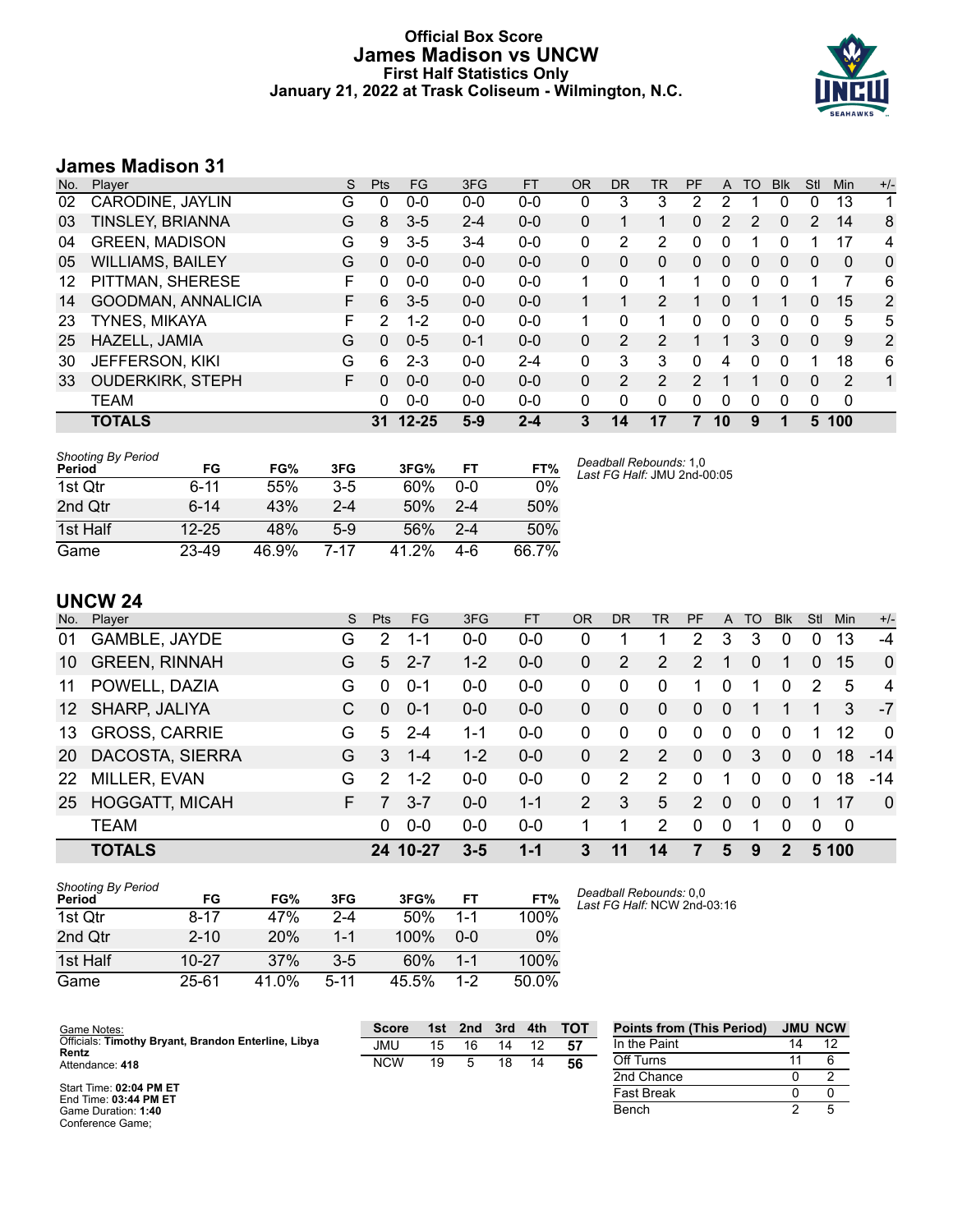# **Official Box Score James Madison vs UNCW First Quarter Statistics Only January 21, 2022 at Trask Coliseum - Wilmington, N.C.**



# **James Madison 15**

| No. | Plaver                  | S | <b>Pts</b> | <b>FG</b> | 3FG     | <b>FT</b> | 0R       | <b>DR</b> | TR            | <b>PF</b> | A        | TO           | <b>Blk</b> | Stl          | Min      | $+/-$ |
|-----|-------------------------|---|------------|-----------|---------|-----------|----------|-----------|---------------|-----------|----------|--------------|------------|--------------|----------|-------|
| 02  | CARODINE, JAYLIN        | G | 0          | $0 - 0$   | $0-0$   | $0 - 0$   | 0        | 3         | 3             |           |          | 0            | 0          | 0            | 8        | $-5$  |
| 03  | TINSLEY, BRIANNA        | G | 3          | $1 - 2$   | $1 - 2$ | $0 - 0$   | 0        | 0         | 0             | 0         | 2        | 0            | 0          | 0            | 7        | 3     |
| 04  | <b>GREEN, MADISON</b>   | G | 6          | $2 - 3$   | $2 - 3$ | $0 - 0$   | 0        | 1         |               | 0         | 0        |              | 0          | 0            | 10       | -4    |
| 14  | GOODMAN, ANNALICIA      | F | 4          | $2 - 3$   | $0 - 0$ | $0 - 0$   | 1        | 0         |               |           | 0        |              | 0          | 0            | 10       | $-4$  |
| 30  | <b>JEFFERSON, KIKI</b>  | G | 2          | $1 - 1$   | $0 - 0$ | $0 - 0$   | 0        | 0         | 0             | 0         |          | 0            | 0          | 0            | 8        | -5    |
| 05  | <b>WILLIAMS, BAILEY</b> | G | $\Omega$   | $0 - 0$   | $0 - 0$ | $0 - 0$   | $\Omega$ | 0         | 0             | $\Omega$  | $\Omega$ | 0            | 0          | 0            | 0        | 0     |
| 12  | PITTMAN, SHERESE        | F | 0          | $0 - 0$   | $0 - 0$ | $0 - 0$   | 0        | 0         | 0             |           | 0        | $\mathbf{0}$ | 0          | $\Omega$     | 2        | 1     |
| 23  | <b>TYNES, MIKAYA</b>    | F | 0          | $0 - 0$   | $0 - 0$ | $0 - 0$   | 0        | 0         | 0             | $\Omega$  | $\Omega$ | 0            | 0          | 0            | $\Omega$ | 0     |
| 25  | HAZELL, JAMIA           | G | 0          | $0 - 2$   | $0 - 0$ | $0 - 0$   | 0        | 2         | 2             |           | 0        | 3            | 0          | 0            | 3        | $-7$  |
| 33  | <b>OUDERKIRK, STEPH</b> | F | 0          | $0 - 0$   | $0 - 0$ | $0 - 0$   | $\Omega$ | 2         | $\mathcal{P}$ | 2         |          |              | $\Omega$   | $\Omega$     | 2        | 1     |
|     | <b>TEAM</b>             |   |            |           |         |           | 0        | 0         | 0             | 0         |          | 0            |            |              |          |       |
|     | <b>TOTALS</b>           |   | 15         | $6 - 11$  | $3 - 5$ | $0 - 0$   |          | 8         | 9             | 6         | 5        | 6            | 0          | $\mathbf{0}$ | 50       |       |

| <b>Shooting By Period</b><br>Period | FG        | FG%   | 3FG     | 3FG%  | FT      | FT%   | Deadball Rebounds: 1,0 |
|-------------------------------------|-----------|-------|---------|-------|---------|-------|------------------------|
| 1st Qtr                             | $6 - 11$  | 55%   | $3-5$   | 60%   | $0 - 0$ | 0%    |                        |
| 2nd Qtr                             | $6 - 14$  | 43%   | $2 - 4$ | 50%   | $2 - 4$ | 50%   |                        |
| 1st Half                            | $6 - 11$  | 55%   | $3-5$   | 60%   | $0 - 0$ | 0%    |                        |
| 1st Half                            | $12 - 25$ | 48%   | $5-9$   | 56%   | $2 - 4$ | 50%   |                        |
| Game                                | 23-49     | 46.9% | 7-17    | 41.2% | $4-6$   | 66.7% |                        |

# **UNCW 19**

| No. | Plaver                | S. | <b>Pts</b>    | <b>FG</b> | 3FG     | <b>FT</b> | <b>OR</b> | <b>DR</b> | <b>TR</b>    | PF           | A              | TO       | <b>Blk</b> | Stl            | Min      | $+/-$          |
|-----|-----------------------|----|---------------|-----------|---------|-----------|-----------|-----------|--------------|--------------|----------------|----------|------------|----------------|----------|----------------|
| 01  | GAMBLE, JAYDE         | G  | 2             | 1-1       | $0 - 0$ | $0 - 0$   | 0         |           |              | 0            | 3              | $\Omega$ | 0          | 0              | 8        | 3              |
| 10  | <b>GREEN, RINNAH</b>  | G  | 5.            | $2 - 5$   | $1 - 2$ | $0 - 0$   | 0         |           |              |              | $\overline{0}$ | 0        | 1          | 0              | 10       | $\overline{4}$ |
| 20  | DACOSTA, SIERRA       | G  | 0             | $0 - 3$   | $0 - 1$ | $0 - 0$   | 0         |           |              | 0            | 0              |          | 0          | 0              | 8        | $-3$           |
| 22  | MILLER, EVAN          | G  | $\mathcal{P}$ | $1 - 1$   | $0 - 0$ | $0-0$     | 0         |           |              | $\Omega$     |                | 0        | $\Omega$   | $\overline{0}$ | 8        | $-3$           |
| 25  | <b>HOGGATT, MICAH</b> | F. | 5.            | $2 - 4$   | $0-0$   | $1 - 1$   | 0         | $\Omega$  | $\Omega$     | 1            | 0              | $\Omega$ | $\Omega$   |                | 10       | $\overline{4}$ |
| 11  | POWELL, DAZIA         | G  | 0             | $0 - 0$   | $0 - 0$ | $0 - 0$   | 0         | $\Omega$  | $\Omega$     | $\Omega$     | 0              | $\Omega$ | $\Omega$   |                | 2        | 7              |
| 12  | SHARP, JALIYA         | C  | $\Omega$      | $0 - 0$   | $0-0$   | $0-0$     | 0         | $\Omega$  | $\Omega$     | $\Omega$     | 0              | $\Omega$ | $\Omega$   | $\Omega$       | $\Omega$ | $\Omega$       |
| 13  | <b>GROSS, CARRIE</b>  | G  | $5^{\circ}$   | $2 - 3$   | $1 - 1$ | $0 - 0$   | $\Omega$  | $\Omega$  | $\mathbf{0}$ | $\Omega$     | $\Omega$       | $\Omega$ | $\Omega$   |                | 5        | -8             |
|     | <b>TEAM</b>           |    |               |           |         |           | 1         | 0         | 1            | 0            |                | 0        |            |                |          |                |
|     | <b>TOTALS</b>         |    | 19            | 8-17      | 2-4     | $1 - 1$   | 1         | 4         | 5            | $\mathbf{P}$ | 4              | 1        | 1          | 3              | 50       |                |

| <b>Shooting By Period</b><br>Period | FG        | FG%        | 3FG      | 3FG%  | FT      | FT%   | Deadball Rebounds: 0,0 |
|-------------------------------------|-----------|------------|----------|-------|---------|-------|------------------------|
| 1st Qtr                             | 8-17      | 47%        | $2 - 4$  | 50%   | 1-1     | 100%  |                        |
| 2nd Qtr                             | $2 - 10$  | <b>20%</b> | $1 - 1$  | 100%  | $0 - 0$ | $0\%$ |                        |
| 1st Half                            | $8 - 17$  | 47%        | $2 - 4$  | 50%   | $1 - 1$ | 100%  |                        |
| 1st Half                            | $10 - 27$ | 37%        | $3-5$    | 60%   | 1-1     | 100%  |                        |
| Game                                | $25 - 61$ | 41.0%      | $5 - 11$ | 45.5% | $1 - 2$ | 50.0% |                        |

| Game Notes:                                                  | <b>Score</b> | 1st | 2nd | 3rd | 4th | <b>TOT</b> | <b>Points (This Period)</b> | JMU           | <b>NCW</b>    |
|--------------------------------------------------------------|--------------|-----|-----|-----|-----|------------|-----------------------------|---------------|---------------|
| Officials: Timothy Bryant, Brandon Enterline, Libya<br>Rentz | JMU          | 15  | 16  | 14  |     | 57         | In the Paint                |               | 10            |
| Attendance: 418                                              | <b>NCW</b>   | 19  | 5   | 18  | 14  | 56         | Off Turns                   |               | 6             |
|                                                              |              |     |     |     |     |            | 2nd Chance                  |               |               |
| Start Time: 02:04 PM ET<br>End Time: 03:44 PM ET             |              |     |     |     |     |            | <b>Fast Break</b>           |               |               |
| Game Duration: 1:40                                          |              |     |     |     |     |            | Bench                       |               |               |
| Conference Game:                                             |              |     |     |     |     |            | Per Poss                    | 0.938<br>6/16 | 1.118<br>9/17 |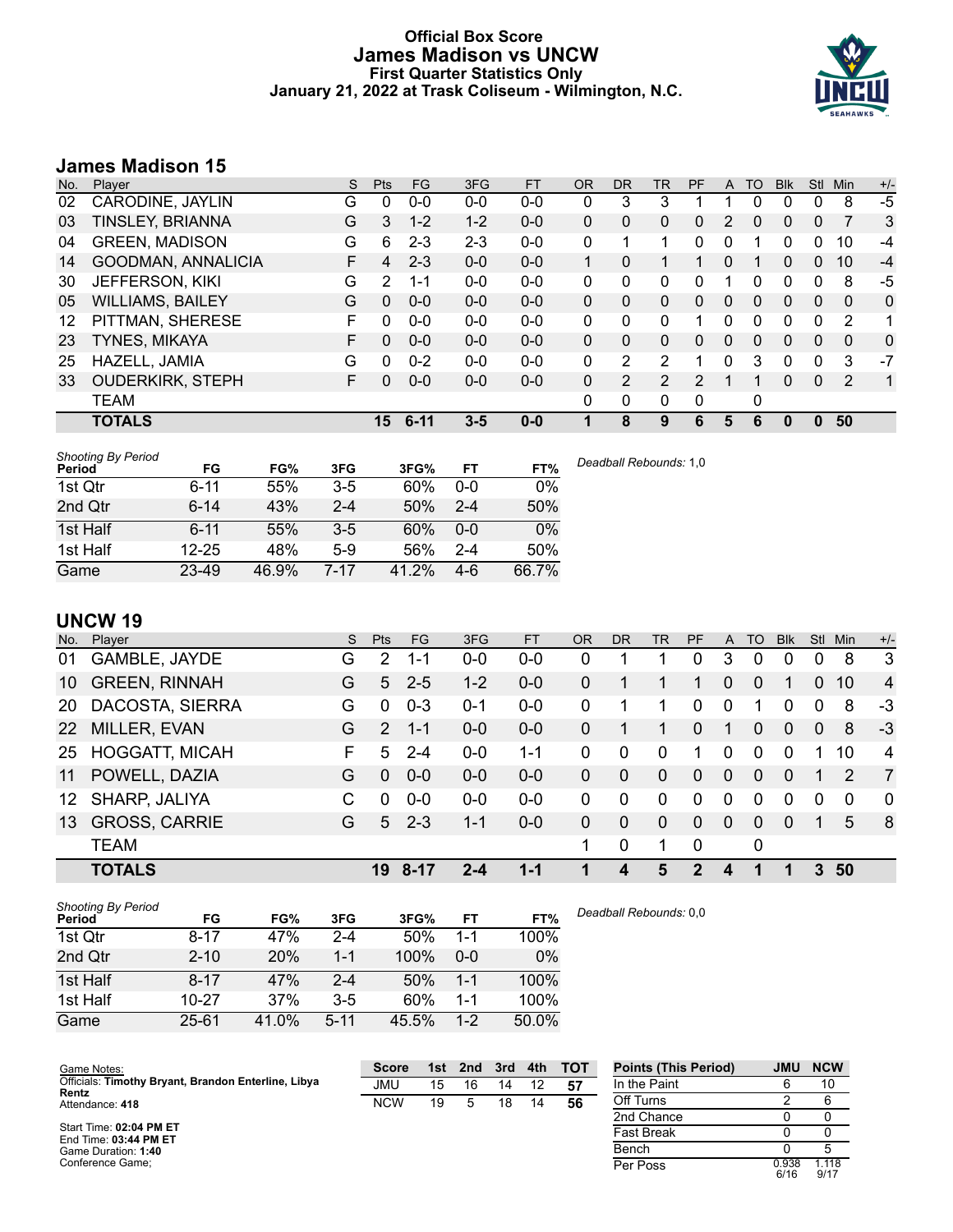# **Official Play-By-Play James Madison vs UNCW First Quarter January 21, 2022 at Trask Coliseum - Wilmington, N.C.**



### **Period 1**

<mark>Startersː</mark><br>James Madison: 2 CARODINE,JAYLIN (G); 3 TINSLEY,BRIANNA (G); 4 GREEN,MADISON (G); 14 GOODMAN,ANNALICIA (F); 30 JEFFERSON,KIKI (G);<br>**UNCW**: 1 GAMBLE,JAYDE (G); 10 GREEN,RINNAH (G); 20 DACOSTA,SIERRA (G); 22 MILL

| Time           | <b>VISITORS: James Madison</b>                                  | <b>Score</b> | <b>Margin</b>  | <b>HOME: UNCW</b>                    |
|----------------|-----------------------------------------------------------------|--------------|----------------|--------------------------------------|
| 09:42          |                                                                 | $2 - 0$      | H <sub>2</sub> | GOOD! JUMPER by MILLER, EVAN [PNT]   |
| 09:42          |                                                                 |              |                | ASSIST by GAMBLE, JAYDE              |
| 09:25          | GOOD! 3PTR by TINSLEY, BRIANNA                                  | $2 - 3$      | V <sub>1</sub> |                                      |
| 09:25          | ASSIST by CARODINE, JAYLIN                                      |              |                |                                      |
| 09:07          |                                                                 |              |                | MISSED LAYUP by HOGGATT, MICAH       |
| 09:03          | REBOUND (DEF) by CARODINE, JAYLIN                               |              |                |                                      |
| 08:43          | GOOD! 3PTR by GREEN, MADISON                                    | $2 - 6$      | V <sub>4</sub> |                                      |
| 08:43          | ASSIST by TINSLEY, BRIANNA                                      |              |                |                                      |
| 08:28          |                                                                 | $5-6$        | V <sub>1</sub> | GOOD! 3PTR by GREEN, RINNAH          |
| 08:28          |                                                                 |              |                | ASSIST by MILLER, EVAN               |
| 08:05          | MISSED 3PTR by TINSLEY, BRIANNA                                 |              |                |                                      |
| 08:02          |                                                                 |              |                | REBOUND (DEF) by GREEN, RINNAH       |
| 08:00          |                                                                 |              |                | MISSED JUMPER by GREEN, RINNAH       |
| 07:57<br>07:40 | REBOUND (DEF) by CARODINE, JAYLIN                               | $5 - 8$      | $V_3$          |                                      |
| 07:19          | GOOD! LAYUP by JEFFERSON, KIKI                                  | $7 - 8$      | V <sub>1</sub> | GOOD! JUMPER by HOGGATT, MICAH       |
| 07:19          |                                                                 |              |                | ASSIST by GAMBLE, JAYDE              |
| 06:59          | GOOD! 3PTR by GREEN, MADISON                                    | $7 - 11$     | V <sub>4</sub> |                                      |
| 06:59          | ASSIST by JEFFERSON, KIKI                                       |              |                |                                      |
| 06:41          |                                                                 |              |                | MISSED JUMPER by DACOSTA, SIERRA     |
| 06:39          |                                                                 |              |                | REBOUND (OFF) by TEAM                |
| 06:33          |                                                                 |              |                | MISSED 3PTR by GREEN, RINNAH         |
| 06:30          | REBOUND (DEF) by CARODINE, JAYLIN                               |              |                |                                      |
| 06:13          | TURNOVER (BADPASS) by GREEN, MADISON                            |              |                |                                      |
| 06:13          |                                                                 |              |                | STEAL by HOGGATT, MICAH              |
| 06:09          | FOUL (PERSONAL) by CARODINE, JAYLIN                             |              |                |                                      |
| 05:48          |                                                                 | $9 - 11$     | V <sub>2</sub> | GOOD! LAYUP by GAMBLE, JAYDE         |
| 05:28          | FOUL (OFF) by GOODMAN, ANNALICIA                                |              |                |                                      |
| 05:28          | TURNOVER (OFFENSIVE) by GOODMAN, ANNALICIA                      |              |                |                                      |
| 05:28          | SUB OUT: CARODINE, JAYLIN                                       |              |                |                                      |
| 05:28          | SUB OUT: JEFFERSON, KIKI                                        |              |                |                                      |
| 05:28          | SUB IN: PITTMAN, SHERESE                                        |              |                |                                      |
| 05:28          | SUB IN: OUDERKIRK, STEPH                                        |              |                |                                      |
| 05:11          |                                                                 |              |                | TURNOVER (TRAVEL) by DACOSTA, SIERRA |
| 04:52          | GOOD! LAYUP by GOODMAN, ANNALICIA                               | $9 - 13$     | V <sub>4</sub> |                                      |
| 04:52          | ASSIST by TINSLEY, BRIANNA                                      |              |                |                                      |
| 04:43<br>04:43 | FOUL (PERSONAL) by PITTMAN, SHERESE                             |              |                |                                      |
| 04:43          |                                                                 |              |                | SUB OUT: GAMBLE, JAYDE               |
| 04:43          |                                                                 |              |                | SUB IN: GROSS, CARRIE                |
| 04:29          |                                                                 |              |                | MISSED JUMPER by DACOSTA, SIERRA     |
| 04:26          | REBOUND (DEF) by OUDERKIRK, STEPH                               |              |                |                                      |
| 04:14          |                                                                 |              |                | FOUL (PERSONAL) by GREEN, RINNAH     |
| 04:13          | FOUL (OFF) by OUDERKIRK, STEPH                                  |              |                |                                      |
| 04:13          | TURNOVER (OFFENSIVE) by OUDERKIRK, STEPH                        |              |                |                                      |
| 04:05          |                                                                 |              |                | MISSED JUMPER by GROSS, CARRIE       |
| 04:01          | REBOUND (DEF) by OUDERKIRK, STEPH                               |              |                |                                      |
| 03:40          | GOOD! LAYUP by GOODMAN, ANNALICIA                               | $9 - 15$     | $V_6$          |                                      |
| 03:40          | ASSIST by OUDERKIRK, STEPH                                      |              |                |                                      |
| 03:26          |                                                                 | $11 - 15$    | V <sub>4</sub> | GOOD! JUMPER by HOGGATT, MICAH       |
| 03:26          | FOUL (PERSONAL) by OUDERKIRK, STEPH                             |              |                |                                      |
| 03:26          |                                                                 | $12 - 15$    | $V_3$          | GOOD! FT by HOGGATT, MICAH           |
| 03:26          | SUB OUT: TINSLEY, BRIANNA                                       |              |                |                                      |
| 03:26          | SUB OUT: PITTMAN, SHERESE                                       |              |                |                                      |
| 03:26          | SUB OUT: OUDERKIRK, STEPH                                       |              |                |                                      |
| 03:26          | SUB IN: CARODINE, JAYLIN                                        |              |                |                                      |
| 03:26          | SUB IN: HAZELL, JAMIA                                           |              |                |                                      |
| 03:26          | SUB IN: JEFFERSON, KIKI                                         |              |                |                                      |
| 03:02          | MISSED 3PTR by GREEN, MADISON                                   |              |                |                                      |
| 02:59          |                                                                 |              |                | REBOUND (DEF) by MILLER, EVAN        |
| 02:54          |                                                                 |              |                | MISSED LAYUP by GREEN, RINNAH        |
| 02:51<br>02:46 | REBOUND (DEF) by HAZELL, JAMIA<br>MISSED LAYUP by HAZELL, JAMIA |              |                |                                      |
| 02:43          |                                                                 |              |                | REBOUND (DEF) by DACOSTA, SIERRA     |
| 02:35          |                                                                 |              |                | MISSED 3PTR by DACOSTA, SIERRA       |
|                |                                                                 |              |                |                                      |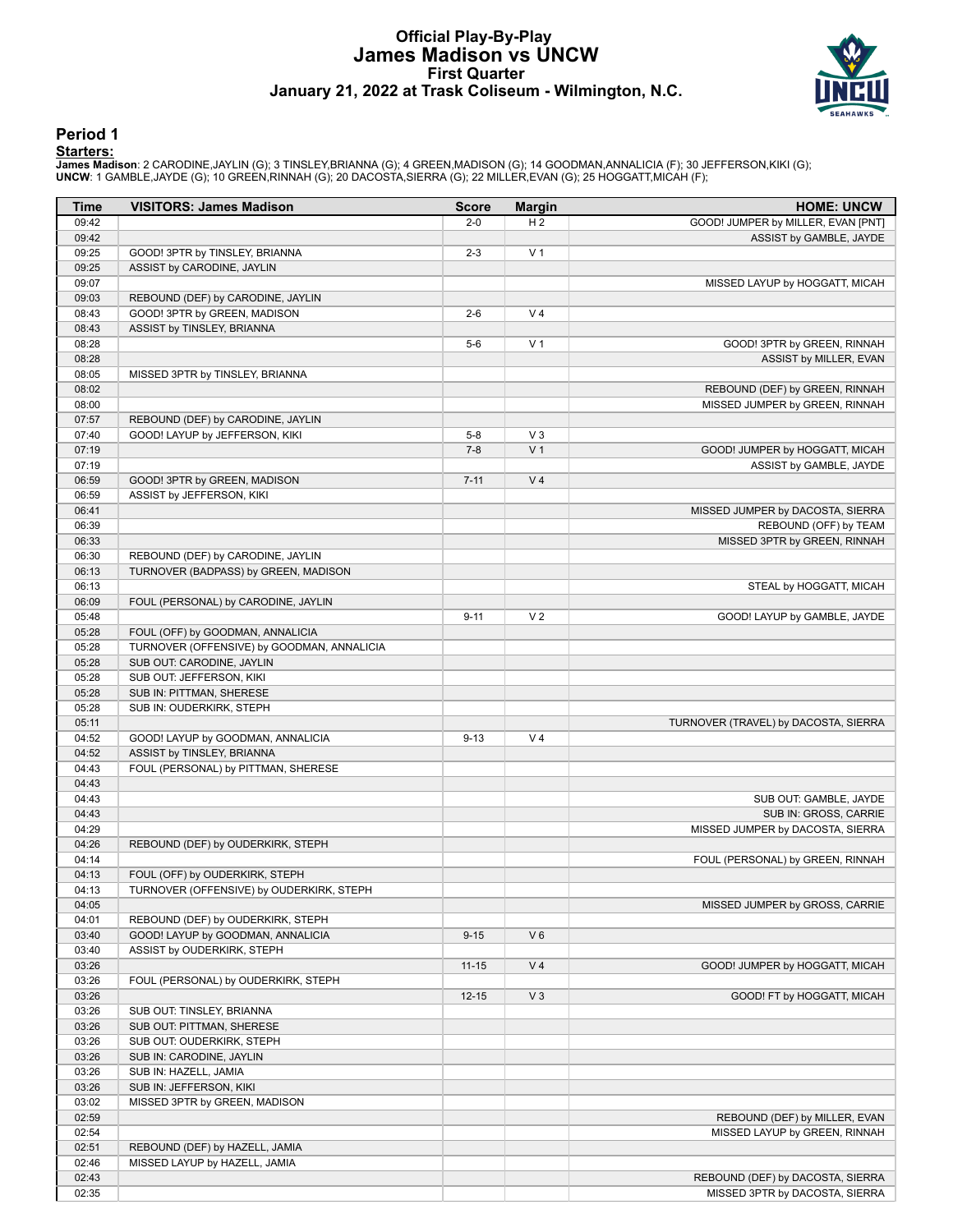| <b>Time</b> | <b>VISITORS: James Madison</b>        | <b>Score</b> | <b>Margin</b>  | <b>HOME: UNCW</b>                   |
|-------------|---------------------------------------|--------------|----------------|-------------------------------------|
| 02:32       | REBOUND (DEF) by HAZELL, JAMIA        |              |                |                                     |
| 02:28       | FOUL (OFF) by HAZELL, JAMIA           |              |                |                                     |
| 02:28       | TURNOVER (OFFENSIVE) by HAZELL, JAMIA |              |                |                                     |
| 02:28       |                                       |              |                | SUB OUT: DACOSTA, SIERRA            |
| 02:28       |                                       |              |                | SUB OUT: MILLER, EVAN               |
| 02:28       |                                       |              |                | SUB IN: GAMBLE, JAYDE               |
| 02:28       |                                       |              |                | SUB IN: POWELL, DAZIA               |
| 02:12       |                                       |              |                | MISSED JUMPER by HOGGATT, MICAH     |
| 02:09       | REBOUND (DEF) by GREEN, MADISON       |              |                |                                     |
| 01:58       | TURNOVER (LOSTBALL) by HAZELL, JAMIA  |              |                |                                     |
| 01:58       |                                       |              |                | STEAL by POWELL, DAZIA              |
| 01:49       |                                       | $14 - 15$    | V <sub>1</sub> | GOOD! JUMPER by GROSS, CARRIE [PNT] |
| 01:26       | TURNOVER (BADPASS) by HAZELL, JAMIA   |              |                |                                     |
| 01:26       |                                       |              |                | STEAL by GROSS, CARRIE              |
| 01:11       |                                       | $16 - 15$    | H <sub>1</sub> | GOOD! JUMPER by GREEN, RINNAH [PNT] |
| 00:45       | MISSED JUMPER by HAZELL, JAMIA        |              |                |                                     |
| 00:41       |                                       |              |                | REBOUND (DEF) by GAMBLE, JAYDE      |
| 00:25       |                                       | 19-15        | H <sub>4</sub> | GOOD! 3PTR by GROSS, CARRIE         |
| 00:25       |                                       |              |                | ASSIST by GAMBLE, JAYDE             |
| 00:01       | MISSED JUMPER by GOODMAN, ANNALICIA   |              |                |                                     |
| 00:01       |                                       |              |                | BLOCK by GREEN, RINNAH              |
| 00:00       | REBOUND (OFF) by GOODMAN, ANNALICIA   |              |                |                                     |
| 00:00       |                                       |              |                | FOUL (PERSONAL) by HOGGATT, MICAH   |

# **James Madison 15, UNCW 19**

| <b>Points (This Period)</b> | <b>JMU</b>    | <b>NCW</b>    |
|-----------------------------|---------------|---------------|
| In the Paint                | 6             | 10            |
| Off Turns                   |               |               |
| 2nd Chance                  |               |               |
| Fast Break                  |               |               |
| Bench                       |               |               |
| Per Poss                    | 0.938<br>6/16 | 1.118<br>9/17 |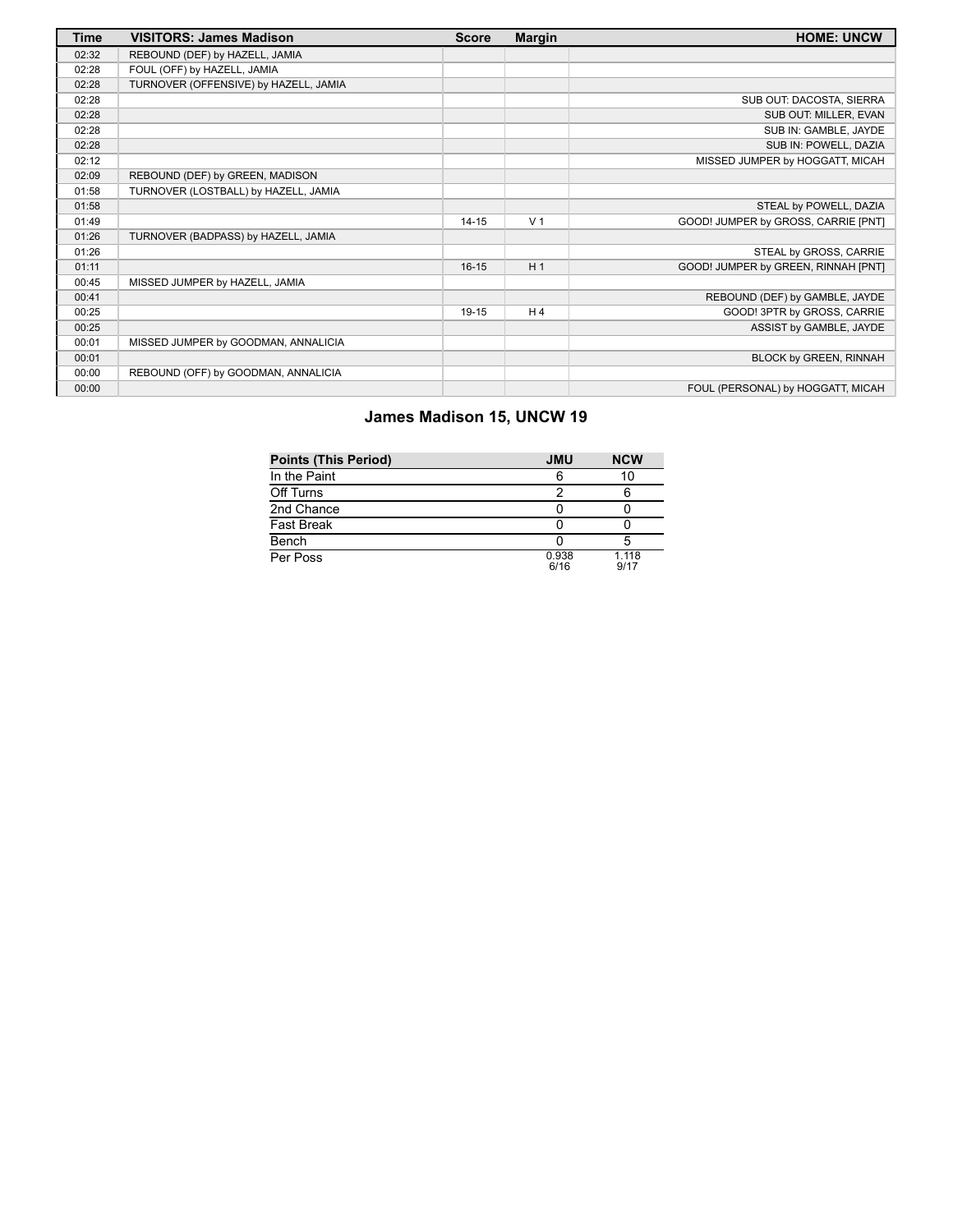# **Official Box Score James Madison vs UNCW Second Quarter Statistics Only January 21, 2022 at Trask Coliseum - Wilmington, N.C.**



# **James Madison 16**

| Plaver                  | S  | <b>Pts</b>     | <b>FG</b> | 3FG     | <b>FT</b> | 0R          | DR       | TR | <b>PF</b> | A            | TO | <b>Blk</b> | Stl          | Min      | $+/-$ |
|-------------------------|----|----------------|-----------|---------|-----------|-------------|----------|----|-----------|--------------|----|------------|--------------|----------|-------|
| CARODINE, JAYLIN        | G  | 0              | $0 - 0$   | $0-0$   | $0 - 0$   | 0           | 0        | 0  |           |              |    | 0          | 0            | 5        | 6     |
| TINSLEY, BRIANNA        | G  | 5              | $2 - 3$   | $1 - 2$ | $0 - 0$   | 0           |          |    | 0         | 0            | 2  | 0          | 2            | 7        | 5     |
| <b>GREEN, MADISON</b>   | G  | 3              | $1 - 2$   | 1-1     | $0 - 0$   | 0           |          |    | 0         | 0            | 0  | 0          |              | 7        | 8     |
| GOODMAN, ANNALICIA      | F. | 2              | $1 - 2$   | $0 - 0$ | $0 - 0$   | 0           |          |    | $\Omega$  | $\mathbf{0}$ | 0  | 1          | $\mathbf{0}$ | 5        | 6     |
| <b>JEFFERSON, KIKI</b>  | G  | 4              | $1 - 2$   | $0 - 0$ | $2 - 4$   | 0           | 3        | 3  | 0         | 3            | 0  | 0          |              | 10       | 11    |
| <b>WILLIAMS, BAILEY</b> | G  | $\Omega$       | $0 - 0$   | $0 - 0$ | $0 - 0$   | $\Omega$    | $\Omega$ | 0  | $\Omega$  | $\Omega$     | 0  | 0          | 0            | 0        | 0     |
| PITTMAN, SHERESE        | F  | 0              | $0 - 0$   | $0 - 0$ | $0 - 0$   |             | $\Omega$ | 1  | 0         | $\Omega$     | 0  | 0          |              | 5        | 5     |
| <b>TYNES, MIKAYA</b>    | F  | $\overline{2}$ | $1 - 2$   | $0 - 0$ | $0 - 0$   |             | 0        |    | $\Omega$  | $\Omega$     | 0  | 0          | 0            | 5        | 5     |
| HAZELL, JAMIA           | G  | 0              | $0 - 3$   | $0 - 1$ | $0 - 0$   | 0           | 0        | 0  | 0         |              | 0  | O          | 0            | 6        | 9     |
| <b>OUDERKIRK, STEPH</b> | F  | 0              | $0 - 0$   | $0-0$   | $0 - 0$   | $\Omega$    | 0        | 0  | $\Omega$  | 0            | 0  | 0          | 0            | $\Omega$ | 0     |
| <b>TEAM</b>             |    |                |           |         |           | 0           | 0        | 0  | 0         |              | 0  |            |              |          |       |
| <b>TOTALS</b>           |    | 16             | $6 - 14$  | $2 - 4$ | $2 - 4$   | $\mathbf 2$ | 6        | 8  | 1         | 5            | 3  |            | 5            | 50       |       |
|                         |    |                |           |         |           |             |          |    |           |              |    |            |              |          |       |

| <b>Shooting By Period</b><br>Period | FG        | FG%   | 3FG     | 3FG%   | FT      | FT%   | Deadball Rebounds: 1,0 |
|-------------------------------------|-----------|-------|---------|--------|---------|-------|------------------------|
| 3rd Qtr                             | $5 - 11$  | 45%   | $2 - 5$ | 40%    | $2 - 2$ | 100%  |                        |
| 4th Qtr                             | $6 - 13$  | 46%   | $0 - 3$ | $00\%$ | $0 - 0$ | 0%    |                        |
| 2nd Half                            | $6 - 14$  | 43%   | $2 - 4$ | 50%    | $2 - 4$ | 50%   |                        |
| 2nd Half                            | $11 - 24$ | 46%   | $2 - 8$ | 25%    | $2 - 2$ | 100%  |                        |
| Game                                | 23-49     | 46.9% | 7-17    | 41.2%  | $4-6$   | 66.7% |                        |

# **UNCW 5**

| No.       | Plaver                | S  | <b>Pts</b>    | FG        | 3FG     | <b>FT</b> | <b>OR</b> | <b>DR</b> | <b>TR</b> | <b>PF</b> | $\mathsf{A}$ | TO       | <b>Blk</b>  | Stl            | Min | $+/-$ |
|-----------|-----------------------|----|---------------|-----------|---------|-----------|-----------|-----------|-----------|-----------|--------------|----------|-------------|----------------|-----|-------|
| 01        | GAMBLE, JAYDE         | G  | 0             | $0 - 0$   | $0 - 0$ | $0-0$     | 0         | 0         | 0         | 2         | 0            | 3        | 0           | 0              | 5   | $-7$  |
| 10        | <b>GREEN, RINNAH</b>  | G  | $\Omega$      | $0 - 2$   | $0 - 0$ | $0 - 0$   | 0         |           |           |           |              | 0        | 0           | 0              | 5   | $-4$  |
| <b>20</b> | DACOSTA, SIERRA       | G  | 3             | $1 - 1$   | 1-1     | $0-0$     | 0         |           |           | 0         | $\mathbf{0}$ | 2        | $\mathbf 0$ | $\mathbf 0$    | 10  | $-11$ |
| <b>22</b> | MILLER, EVAN          | G  | 0             | $0 - 1$   | $0-0$   | $0-0$     | 0         |           |           | 0         | 0            | 0        | $\Omega$    | $\overline{0}$ | 10  | $-11$ |
| 25        | <b>HOGGATT, MICAH</b> | F. | $\mathcal{P}$ | $1 - 3$   | $0-0$   | $0-0$     | 2         | 3         | 5         | 1         | $\Omega$     | $\Omega$ | $\Omega$    | $\Omega$       | 7   | $-4$  |
| 11        | POWELL, DAZIA         | G  | $\Omega$      | $0 - 1$   | $0 - 0$ | $0 - 0$   | $\Omega$  | $\Omega$  | $\Omega$  | 1         | 0            |          | $\Omega$    |                | 3   | $-3$  |
| 12        | SHARP, JALIYA         | C  | $\Omega$      | $0 - 1$   | $0-0$   | $0 - 0$   | $\Omega$  | $\Omega$  | 0         | 0         | $\Omega$     |          |             |                | 3   | -7    |
| 13        | <b>GROSS, CARRIE</b>  | G  | $\Omega$      | $0 - 1$   | $0 - 0$ | $0 - 0$   | $\Omega$  | $\Omega$  | $\Omega$  | $\Omega$  | $\Omega$     | $\Omega$ | $\Omega$    | $\Omega$       | 7   | -8    |
|           | <b>TEAM</b>           |    |               |           |         |           | $\Omega$  | 1         |           | 0         |              | 1        |             |                |     |       |
|           | <b>TOTALS</b>         |    |               | $52 - 10$ | 1-1     | $0 - 0$   | 2         | 7         | 9         | 5         | 1            | 8        | 1           | $\mathbf{P}$   | 50  |       |

| <b>Shooting By Period</b><br>Period | FG       | FG%        | 3FG      | 3FG%  | FT      | FT%    |
|-------------------------------------|----------|------------|----------|-------|---------|--------|
| 3rd Qtr                             | $9 - 19$ | 47%        | 0-3      | 00%   | $0 - 0$ | 0%     |
| 4th Qtr                             | $6 - 15$ | 40%        | $2 - 3$  | 67%   | $0 - 1$ | 00%    |
| 2nd Half                            | $2 - 10$ | <b>20%</b> | $1 - 1$  | 100%  | $0 - 0$ | $0\%$  |
| 2nd Half                            | 15-34    | 44%        | $2-6$    | 33%   | $0 - 1$ | $00\%$ |
| Game                                | 25-61    | 41.0%      | $5 - 11$ | 45.5% | $1 - 2$ | 50.0%  |

*Deadball Rebounds:* 0,0

| Game Notes:                                                  | <b>Score</b> | 1st | 2nd | 3rd | 4th | <b>TOT</b> | <b>Points (This Period)</b> | <b>JMU</b>    | <b>NCW</b>    |
|--------------------------------------------------------------|--------------|-----|-----|-----|-----|------------|-----------------------------|---------------|---------------|
| Officials: Timothy Bryant, Brandon Enterline, Libya<br>Rentz | JMU          | 15  | 16  | 14  | 12  | 57         | In the Paint                |               |               |
| Attendance: 418                                              | <b>NCW</b>   | 19  | 5   | 18  | 14  | 56         | Off Turns                   |               |               |
|                                                              |              |     |     |     |     |            | 2nd Chance                  |               |               |
| Start Time: 02:04 PM ET<br>End Time: 03:44 PM ET             |              |     |     |     |     |            | <b>Fast Break</b>           |               |               |
| Game Duration: 1:40                                          |              |     |     |     |     |            | Bench                       |               |               |
| Conference Game:                                             |              |     |     |     |     |            | Per Poss                    | 0.941<br>7/17 | 0.313<br>2/16 |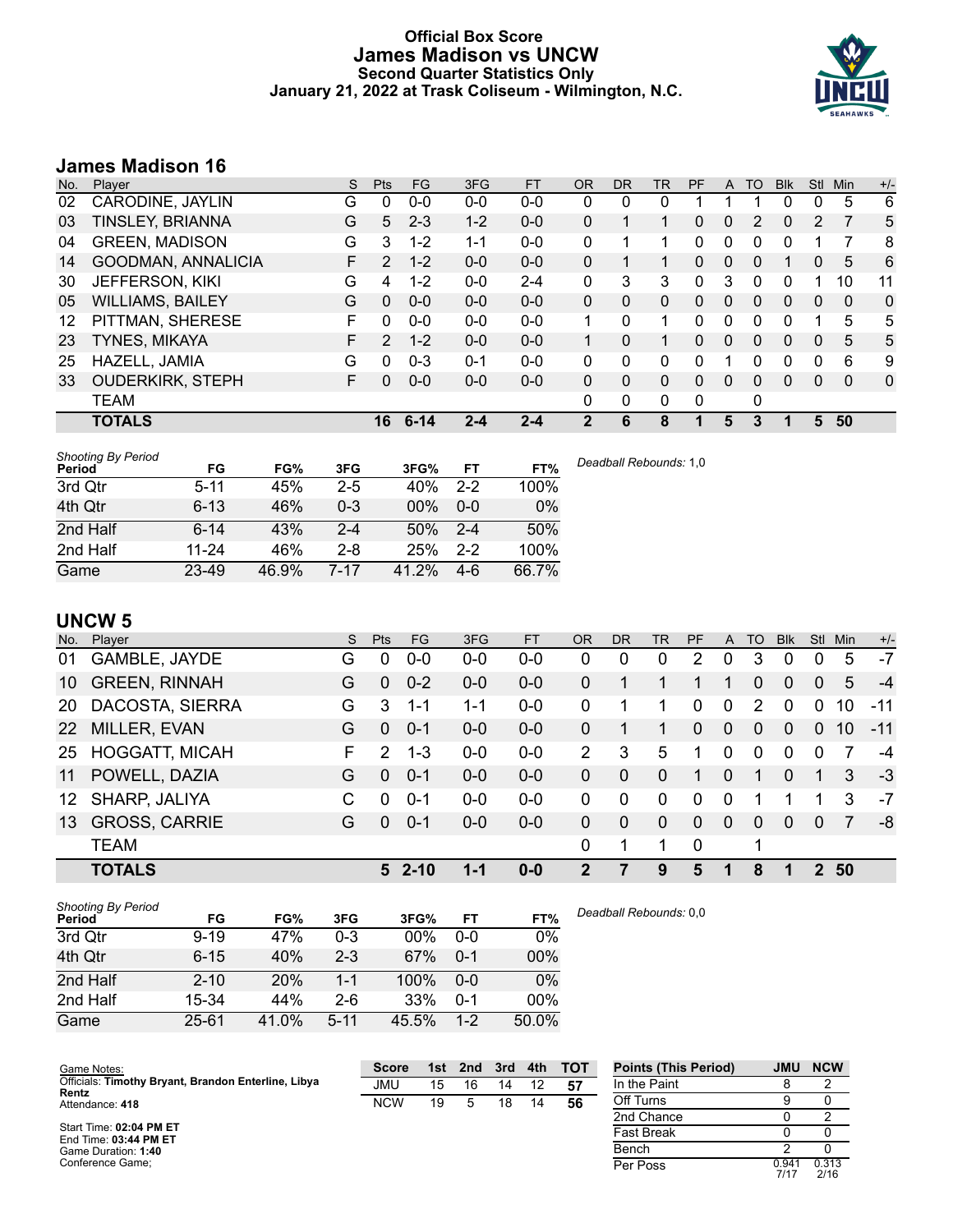# **Official Play-By-Play James Madison vs UNCW Second Quarter January 21, 2022 at Trask Coliseum - Wilmington, N.C.**



### **Period 2**

### **Starters:**

**James Madison**: 2 CARODINE,JAYLIN (G); 3 TINSLEY,BRIANNA (G); 4 GREEN,MADISON (G); 14 GOODMAN,ANNALICIA (F); 30 JEFFERSON,KIKI (G);<br>**UNCW**: 1 GAMBLE,JAYDE (G); 10 GREEN,RINNAH (G); 20 DACOSTA,SIERRA (G); 22 MILLER,EVAN (G

| Time           | <b>VISITORS: James Madison</b>          | <b>Score</b> | <b>Margin</b>  | <b>HOME: UNCW</b>                                                |
|----------------|-----------------------------------------|--------------|----------------|------------------------------------------------------------------|
| 10:00          |                                         |              |                | SUB OUT: GAMBLE, JAYDE                                           |
| 10:00          |                                         |              |                | SUB OUT: GROSS, CARRIE                                           |
| 10:00          |                                         |              |                | SUB OUT: HOGGATT, MICAH                                          |
| 10:00          |                                         |              |                | SUB IN: SHARP, JALIYA                                            |
| 10:00<br>10:00 |                                         |              |                | SUB IN: DACOSTA, SIERRA                                          |
| 10:00          | SUB OUT: GREEN, MADISON                 |              |                | SUB IN: MILLER, EVAN                                             |
| 10:00          | SUB IN: TINSLEY, BRIANNA                |              |                |                                                                  |
| 09:43          | GOOD! 3PTR by TINSLEY, BRIANNA          | 19-18        | H <sub>1</sub> |                                                                  |
| 09:43          | ASSIST by JEFFERSON, KIKI               |              |                |                                                                  |
| 09:15          |                                         |              |                | MISSED JUMPER by POWELL, DAZIA                                   |
| 09:12          | REBOUND (DEF) by TINSLEY, BRIANNA       |              |                |                                                                  |
| 09:06          |                                         |              |                | FOUL (PERSONAL) by GREEN, RINNAH                                 |
| 09:06          |                                         |              |                | SUB OUT: GREEN, RINNAH                                           |
| 09:06          |                                         |              |                | SUB IN: GAMBLE, JAYDE                                            |
| 08:59<br>08:59 | MISSED JUMPER by HAZELL, JAMIA          |              |                | BLOCK by SHARP, JALIYA                                           |
| 08:59          |                                         |              |                | REBOUND (DEF) by TEAM                                            |
| 08:31          |                                         |              |                | TURNOVER (SHOTCLOCK) by TEAM                                     |
| 08:10          | TURNOVER (BADPASS) by CARODINE, JAYLIN  |              |                |                                                                  |
| 08:10          |                                         |              |                | STEAL by POWELL, DAZIA                                           |
| 08:05          |                                         |              |                | TURNOVER (BADPASS) by POWELL, DAZIA                              |
| 08:05          | STEAL by TINSLEY, BRIANNA               |              |                |                                                                  |
| 07:51          | MISSED 3PTR by HAZELL, JAMIA            |              |                |                                                                  |
| 07:47          |                                         |              |                | REBOUND (DEF) by MILLER, EVAN                                    |
| 07:38          |                                         |              |                | MISSED JUMPER by SHARP, JALIYA                                   |
| 07:33          | REBOUND (DEF) by GOODMAN, ANNALICIA     |              |                |                                                                  |
| 07:19          | TURNOVER (LOSTBALL) by TINSLEY, BRIANNA |              |                |                                                                  |
| 07:19<br>07:14 |                                         |              |                | STEAL by SHARP, JALIYA<br>TURNOVER (BADPASS) by SHARP, JALIYA    |
| 07:14          | STEAL by TINSLEY, BRIANNA               |              |                |                                                                  |
| 07:03          |                                         |              |                | FOUL (PERSONAL) by POWELL, DAZIA                                 |
| 07:03          |                                         |              |                | SUB OUT: POWELL, DAZIA                                           |
| 07:03          |                                         |              |                | SUB OUT: SHARP, JALIYA                                           |
| 07:03          |                                         |              |                | SUB IN: GROSS, CARRIE                                            |
| 07:03          |                                         |              |                | SUB IN: HOGGATT, MICAH                                           |
| 07:03          | SUB OUT: HAZELL, JAMIA                  |              |                |                                                                  |
| 07:03          | SUB IN: GREEN, MADISON                  |              |                |                                                                  |
| 07:03          | GOOD! FT by JEFFERSON, KIKI             | 19-19        | T              |                                                                  |
| 07:03          | MISSED FT by JEFFERSON, KIKI            |              |                |                                                                  |
| 07:02<br>06:47 |                                         |              |                | REBOUND (DEF) by HOGGATT, MICAH<br>FOUL (OFF) by GAMBLE, JAYDE   |
| 06:47          |                                         |              |                | TURNOVER (OFFENSIVE) by GAMBLE, JAYDE                            |
| 06:47          |                                         |              |                | SUB OUT: GAMBLE, JAYDE                                           |
| 06:47          |                                         |              |                | SUB IN: GREEN, RINNAH                                            |
| 06:33          | GOOD! LAYUP by GOODMAN, ANNALICIA       | 19-21        | V <sub>2</sub> |                                                                  |
| 06:33          | ASSIST by CARODINE, JAYLIN              |              |                |                                                                  |
| 06:19          |                                         |              |                | MISSED LAYUP by MILLER, EVAN                                     |
| 06:19          | BLOCK by GOODMAN, ANNALICIA             |              |                |                                                                  |
| 06:14          | REBOUND (DEF) by JEFFERSON, KIKI        |              |                |                                                                  |
| 06:10          | MISSED JUMPER by GOODMAN, ANNALICIA     |              |                |                                                                  |
| 06:07          |                                         |              |                | REBOUND (DEF) by GREEN, RINNAH                                   |
| 05:55          |                                         |              |                | MISSED JUMPER by GREEN, RINNAH                                   |
| 05:52<br>05:51 |                                         | $21 - 21$    | Т              | REBOUND (OFF) by HOGGATT, MICAH<br>GOOD! LAYUP by HOGGATT, MICAH |
| 05:31          | GOOD! LAYUP by TINSLEY, BRIANNA         | $21 - 23$    | V <sub>2</sub> |                                                                  |
| 05:20          | FOUL (PERSONAL) by CARODINE, JAYLIN     |              |                |                                                                  |
| 05:20          | SUB OUT: CARODINE, JAYLIN               |              |                |                                                                  |
| 05:20          | SUB OUT: GOODMAN, ANNALICIA             |              |                |                                                                  |
| 05:20          | SUB IN: PITTMAN, SHERESE                |              |                |                                                                  |
| 05:20          | SUB IN: TYNES, MIKAYA                   |              |                |                                                                  |
| 05:07          |                                         |              |                | MISSED JUMPER by HOGGATT, MICAH                                  |
| 05:03          | REBOUND (DEF) by JEFFERSON, KIKI        |              |                |                                                                  |
| 04:45          | MISSED JUMPER by JEFFERSON, KIKI        |              |                |                                                                  |
| 04:41          |                                         |              |                | REBOUND (DEF) by DACOSTA, SIERRA                                 |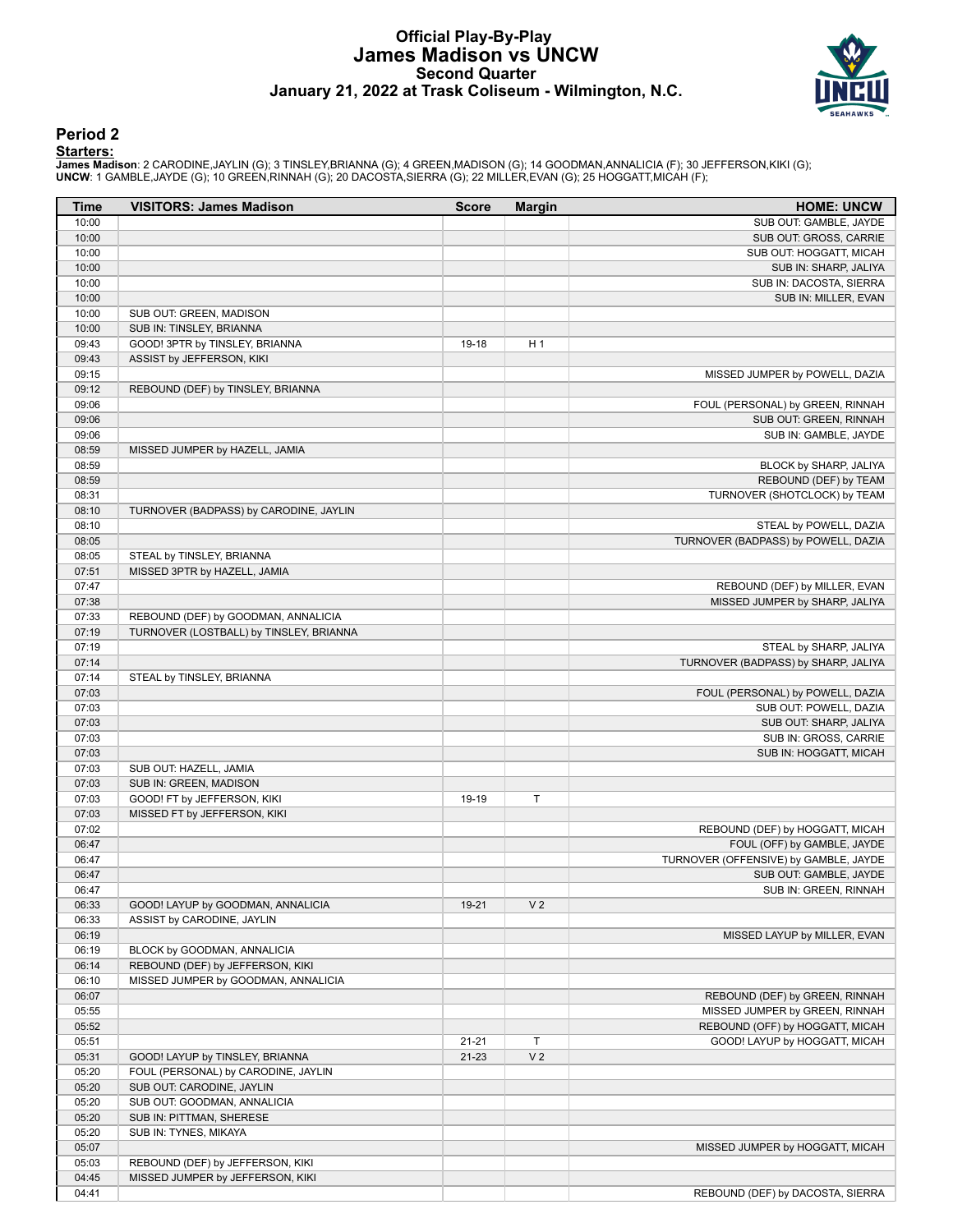| Time  | <b>VISITORS: James Madison</b>        | <b>Score</b> | <b>Margin</b>  | <b>HOME: UNCW</b>                      |
|-------|---------------------------------------|--------------|----------------|----------------------------------------|
| 04:41 |                                       |              |                | TURNOVER (LOSTBALL) by DACOSTA, SIERRA |
| 04:41 | STEAL by JEFFERSON, KIKI              |              |                |                                        |
| 04:15 | MISSED 3PTR by TINSLEY, BRIANNA       |              |                |                                        |
| 04:11 |                                       |              |                | REBOUND (DEF) by HOGGATT, MICAH        |
| 03:59 |                                       |              |                | MISSED LAYUP by GREEN, RINNAH          |
| 03:56 | REBOUND (DEF) by GREEN, MADISON       |              |                |                                        |
| 03:40 | GOOD! LAYUP by TYNES, MIKAYA          | $21 - 25$    | V <sub>4</sub> |                                        |
| 03:40 | ASSIST by JEFFERSON, KIKI             |              |                |                                        |
| 03:16 |                                       | 24-25        | V <sub>1</sub> | GOOD! 3PTR by DACOSTA, SIERRA          |
| 03:16 |                                       |              |                | ASSIST by GREEN, RINNAH                |
| 02:52 | MISSED JUMPER by GREEN, MADISON       |              |                |                                        |
| 02:48 | REBOUND (OFF) by TYNES, MIKAYA        |              |                |                                        |
| 02:47 | MISSED JUMPER by TYNES, MIKAYA        |              |                |                                        |
| 02:44 | REBOUND (OFF) by PITTMAN, SHERESE     |              |                |                                        |
| 02:42 | TURNOVER (TRAVEL) by TINSLEY, BRIANNA |              |                |                                        |
| 02:42 |                                       |              |                |                                        |
| 02:42 |                                       |              |                | SUB OUT: GREEN, RINNAH                 |
| 02:42 |                                       |              |                | SUB IN: GAMBLE, JAYDE                  |
| 02:42 | SUB OUT: TINSLEY, BRIANNA             |              |                |                                        |
| 02:42 | SUB IN: HAZELL, JAMIA                 |              |                |                                        |
| 02:27 |                                       |              |                | TURNOVER (LOSTBALL) by GAMBLE, JAYDE   |
| 02:27 | STEAL by GREEN, MADISON               |              |                |                                        |
| 02:01 | GOOD! LAYUP by JEFFERSON, KIKI        | 24-27        | $V_3$          |                                        |
| 02:01 | ASSIST by HAZELL, JAMIA               |              |                |                                        |
| 01:39 |                                       |              |                | MISSED LAYUP by GROSS, CARRIE          |
| 01:36 |                                       |              |                | REBOUND (OFF) by HOGGATT, MICAH        |
| 01:35 |                                       |              |                | MISSED JUMPER by HOGGATT, MICAH        |
| 01:32 | REBOUND (DEF) by JEFFERSON, KIKI      |              |                |                                        |
| 01:18 |                                       |              |                | FOUL (PERSONAL) by GAMBLE, JAYDE       |
| 01:11 | MISSED JUMPER by HAZELL, JAMIA        |              |                |                                        |
| 01:07 |                                       |              |                | REBOUND (DEF) by HOGGATT, MICAH        |
| 00:44 |                                       |              |                | TURNOVER (BADPASS) by GAMBLE, JAYDE    |
| 00:44 | STEAL by PITTMAN, SHERESE             |              |                |                                        |
| 00:24 |                                       |              |                | FOUL (PERSONAL) by HOGGATT, MICAH      |
| 00:24 |                                       |              |                | SUB OUT: HOGGATT, MICAH                |
| 00:24 |                                       |              |                | SUB IN: SHARP, JALIYA                  |
| 00:24 | MISSED FT by JEFFERSON, KIKI          |              |                |                                        |
| 00:24 | REBOUND (OFF) by TEAM                 |              |                |                                        |
| 00:24 | GOOD! FT by JEFFERSON, KIKI           | 24-28        | V <sub>4</sub> |                                        |
| 00:24 | SUB OUT: JEFFERSON, KIKI              |              |                |                                        |
| 00:24 | SUB IN: WILLIAMS, BAILEY              |              |                |                                        |
| 00:10 |                                       |              |                | TURNOVER (TRAVEL) by DACOSTA, SIERRA   |
| 00:10 | SUB OUT: WILLIAMS, BAILEY             |              |                |                                        |
| 00:10 | SUB IN: JEFFERSON, KIKI               |              |                |                                        |
| 00:05 | GOOD! 3PTR by GREEN, MADISON          | $24 - 31$    | V <sub>7</sub> |                                        |
| 00:05 | ASSIST by JEFFERSON, KIKI             |              |                |                                        |

# **James Madison 31, UNCW 24**

| <b>Points (This Period)</b> | <b>JMU</b>    | <b>NCW</b>    |
|-----------------------------|---------------|---------------|
| In the Paint                |               |               |
| Off Turns                   |               |               |
| 2nd Chance                  |               |               |
| Fast Break                  |               |               |
| Bench                       |               |               |
| Per Poss                    | 0.941<br>7/17 | 0.313<br>2/16 |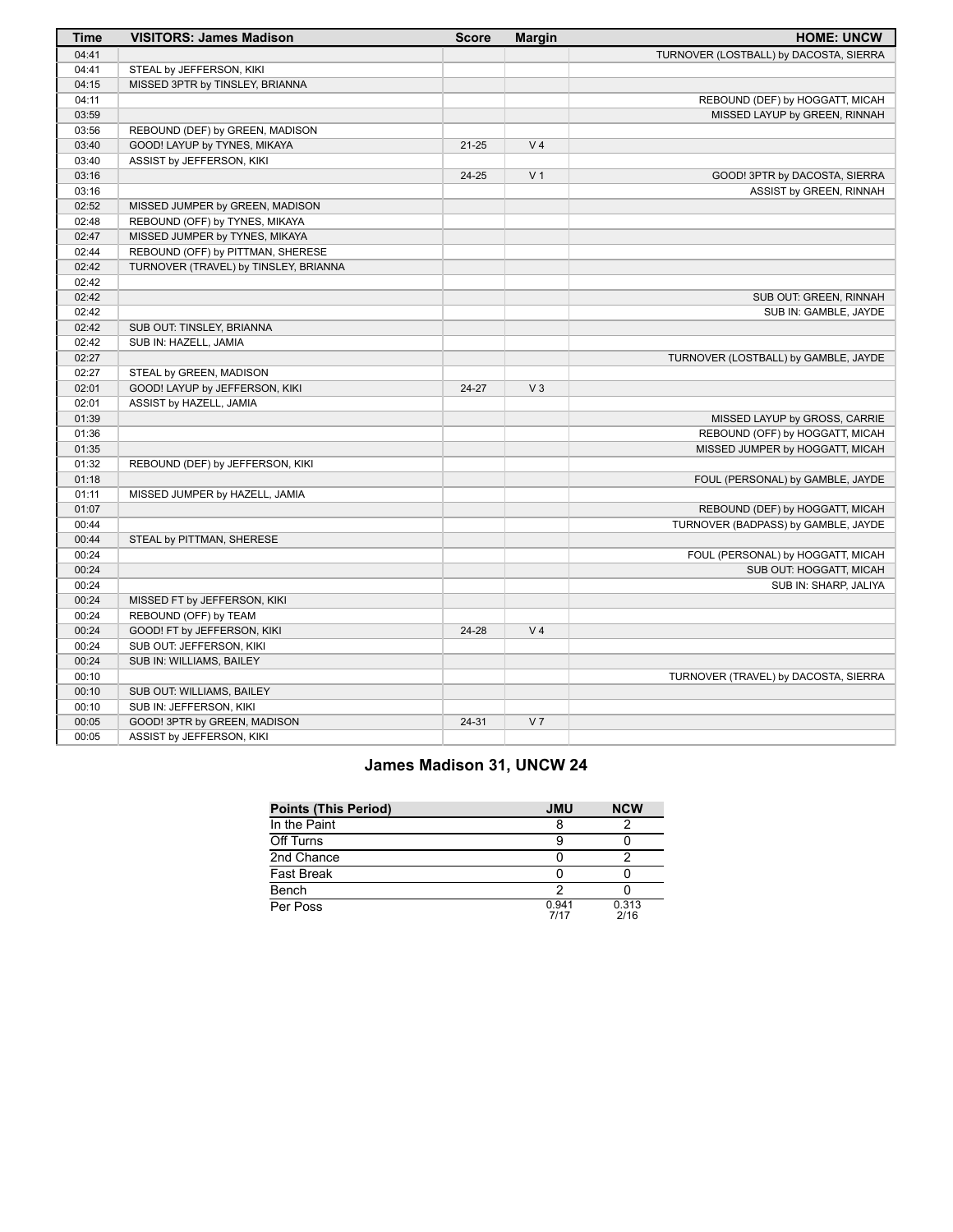# **Official Box Score James Madison vs UNCW Second Half Statistics Only January 21, 2022 at Trask Coliseum - Wilmington, N.C.**



# **James Madison 26**

| No. | Plaver                  | S  | <b>Pts</b>    | <b>FG</b> | 3FG     | <b>FT</b> | <b>OR</b> | <b>DR</b> | TR             | PF       | A | TO       | <b>B</b> lk | Stl      | <b>Min</b> | $+/-$ |
|-----|-------------------------|----|---------------|-----------|---------|-----------|-----------|-----------|----------------|----------|---|----------|-------------|----------|------------|-------|
| 02  | CARODINE, JAYLIN        | G  | 0             | $0 - 3$   | $0 - 0$ | $0-0$     | 2         | 4         | 6              |          | 0 | 0        | O           |          | 15         | 3     |
| 03  | <b>TINSLEY, BRIANNA</b> | G  | 0             | $0 - 2$   | $0 - 2$ | $0 - 0$   | 0         | 0         | 0              | 0        | 2 | 0        | 0           | 0        | 10         | $-3$  |
| 04  | <b>GREEN, MADISON</b>   | G  | $\Omega$      | $0 - 2$   | $0 - 2$ | $0 - 0$   | 0         |           | 1              | 2        |   | 2        | 0           |          | 16         | -4    |
| 05  | <b>WILLIAMS, BAILEY</b> | G  | 0             | $0 - 0$   | $0 - 0$ | $0 - 0$   | 0         | 0         | 0              | 0        | 0 | 0        | 0           | 0        | 0          | 0     |
| 12  | PITTMAN, SHERESE        | F  | 0             | $0 - 0$   | $0 - 0$ | $0 - 0$   | 0         | 0         | 0              | 0        | 0 | 0        | 0           | 0        | 3          | $-2$  |
| 14  | GOODMAN, ANNALICIA      | F. | 6             | $3 - 4$   | $0 - 0$ | $0 - 0$   |           | 1         | $\overline{2}$ | 3        | 0 | 2        | 0           | 0        | 15         | $-5$  |
| 23  | TYNES, MIKAYA           | F  | $\mathcal{P}$ | 1-1       | $0 - 0$ | $0 - 0$   | 0         | 0         | 0              | 0        | 0 | $\Omega$ | 0           | 0        | 5          | -1    |
| 25  | HAZELL, JAMIA           | G  | 4             | $2 - 4$   | $0 - 1$ | $0 - 0$   | 0         | 1         | 1              | $\Omega$ | 4 | 1        | 0           | $\Omega$ | 14         | $-5$  |
| 30  | <b>JEFFERSON, KIKI</b>  | G  | 14            | $5-8$     | $2 - 3$ | $2 - 2$   | 0         | 5         | 5              |          | 0 | 1        | 2           | 0        | 17         | -6    |
| 33  | <b>OUDERKIRK, STEPH</b> | F. | 0             | $0 - 0$   | $0 - 0$ | $0 - 0$   | 0         | 0         | 0              | 0        | 0 | 2        | $\Omega$    | $\Omega$ | 5          | $-7$  |
|     | <b>TEAM</b>             |    | 0             | $0 - 0$   | $0 - 0$ | $0 - 0$   | 0         | 2         | 2              | $\Omega$ | 0 |          | 0           | 0        | 0          |       |
|     | <b>TOTALS</b>           |    | 26            | $11 - 24$ | $2 - 8$ | $2 - 2$   | 3         | 14        | 17             |          |   | 9        |             | 2        | 100        |       |

| <b>Shooting By Period</b><br>Period | FG        | FG%   | 3FG     | 3FG%   | FT    | FT%   | Deadk<br>Last F |
|-------------------------------------|-----------|-------|---------|--------|-------|-------|-----------------|
| 3rd Qtr                             | $5 - 11$  | 45%   | $2-5$   | 40%    | $2-2$ | 100%  |                 |
| 4th Otr                             | $6 - 13$  | 46%   | $0 - 3$ | $00\%$ | 0-0   | $0\%$ |                 |
| 2nd Half                            | $11 - 24$ | 46%   | $2 - 8$ | 25%    | $2-2$ | 100%  |                 |
| Game                                | 23-49     | 46.9% | 7-17    | 41.2%  | 4-6   | 66.7% |                 |

*Deadball Rebounds:* 1,0 *Last FG Half:* JMU 4th-00:18

# **UNCW 32**

| No.             | Player                | S. | <b>Pts</b> | <b>FG</b> | 3FG     | FT.     | <b>OR</b> | <b>DR</b> | TR.           | <b>PF</b> | A              | TO.            | <b>Blk</b>  | Stl      | Min | $+/-$        |
|-----------------|-----------------------|----|------------|-----------|---------|---------|-----------|-----------|---------------|-----------|----------------|----------------|-------------|----------|-----|--------------|
| 01              | <b>GAMBLE, JAYDE</b>  | G  | 0          | $0 - 2$   | $0 - 0$ | $0 - 0$ |           | 0         |               | 0         | $\Omega$       | 0              | 0           | 0        | 3   | 0            |
| 10              | <b>GREEN, RINNAH</b>  | G  | 4          | $2 - 7$   | $0 - 2$ | $0 - 0$ | 0         |           |               | 1         | 4              | 1              | $\Omega$    | 0        | 20  | 6            |
| 11              | POWELL, DAZIA         | G  | 4          | $2 - 2$   | $0-0$   | $0 - 0$ | 0         |           |               |           |                | 0              | $\mathbf 0$ | 0        | 15  | 10           |
| 12 <sup>1</sup> | SHARP, JALIYA         | C  | $\Omega$   | $0 - 1$   | $0 - 0$ | $0 - 0$ | 1.        | 0         |               | 0         | $\overline{0}$ | $\overline{0}$ | $\Omega$    | 1        | 6   | 6            |
| 13              | <b>GROSS, CARRIE</b>  | G  | 2          | $1 - 4$   | $0 - 0$ | $0 - 0$ |           |           | 2             | 1         | $\Omega$       | 1              | $\Omega$    | $\Omega$ | 12  | 2            |
| <b>20</b>       | DACOSTA, SIERRA       | G. | 10         | $5 - 11$  | $0 - 2$ | $0 - 0$ | $\Omega$  | 2         | $\mathcal{P}$ | 3         | -1             | $\mathcal{P}$  | $\Omega$    | 1        | 20  | 6            |
| <b>22</b>       | MILLER, EVAN          | G  | 6          | $2 - 2$   | $2 - 2$ | $0-0$   | 0         |           |               | 1         | $\Omega$       | 0              | $\Omega$    | 1        | 10  | $\mathbf{0}$ |
| 25              | <b>HOGGATT, MICAH</b> | F. | 6          | $3-5$     | $0 - 0$ | $0 - 1$ | 2         | 3         | 5             | 1         | $\Omega$       | 1              | $\Omega$    | $\Omega$ | 14  | $\Omega$     |
|                 | <b>TEAM</b>           |    | 0          | $0 - 0$   | $0 - 0$ | $0 - 0$ | 1         |           | 2             | $\Omega$  | $\Omega$       | 0              | $\Omega$    | $\Omega$ | 0   |              |
|                 | <b>TOTALS</b>         |    |            | 32 15-34  | $2 - 6$ | $0 - 1$ | 6         | 10        | 16            | 8         | 6              | 5              | 0           | 3        | 100 |              |

| <b>Shooting By Period</b><br>Period | FG       | FG%   | 3FG      | 3FG%   | FT      | FT%    |
|-------------------------------------|----------|-------|----------|--------|---------|--------|
| 3rd Otr                             | $9 - 19$ | 47%   | 0-3      | $00\%$ | ი-ი     | 0%     |
| 4th Qtr                             | $6 - 15$ | 40%   | $2 - 3$  | 67%    | $0 - 1$ | 00%    |
| 2nd Half                            | 15-34    | 44%   | $2 - 6$  | 33%    | $0 - 1$ | $00\%$ |
| Game                                | 25-61    | 41.0% | $5 - 11$ | 45.5%  | $1-2$   | 50.0%  |

*Deadball Rebounds:* 0,0 *Last FG Half:* NCW 4th-03:00

| Game Notes:                                                  | <b>Score</b> | 1st | 2 <sub>nd</sub> | 3rd | 4th | <b>TOT</b> | <b>Points from (This Period)</b> |    | <b>JMU NCW</b> |
|--------------------------------------------------------------|--------------|-----|-----------------|-----|-----|------------|----------------------------------|----|----------------|
| Officials: Timothy Bryant, Brandon Enterline, Libya<br>Rentz | JMU          | 15  | 16              | 14  |     | -57        | In the Paint                     | 16 | 14             |
| Attendance: 418                                              | <b>NCW</b>   | 19  |                 | 18  | 14  | 56         | Off Turns                        |    |                |
|                                                              |              |     |                 |     |     |            | 2nd Chance                       |    |                |
| Start Time: 02:04 PM ET<br>End Time: $03:44$ PM ET           |              |     |                 |     |     |            | Fast Break                       |    |                |
| Game Duration: 1:40                                          |              |     |                 |     |     |            | Bench                            |    |                |

Conference Game;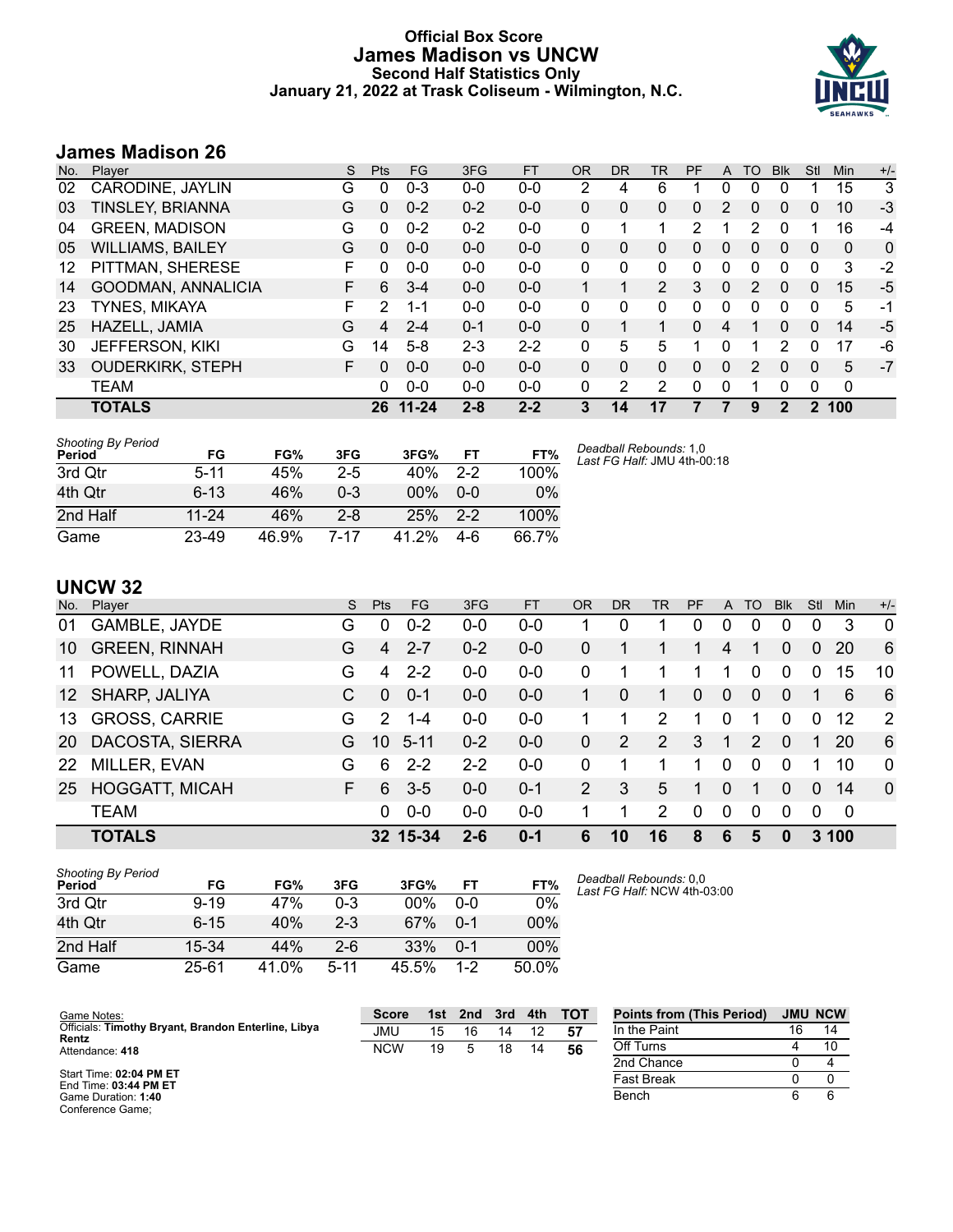# **Official Box Score James Madison vs UNCW Third Quarter Statistics Only January 21, 2022 at Trask Coliseum - Wilmington, N.C.**



# **James Madison 26**

| No. | Plaver                  | S  | Pts          | FG.     | 3FG     | <b>FT</b> | <b>OR</b>    | <b>DR</b>    | TR | <b>PF</b> | A | TO            | <b>Blk</b> | Stl      | <b>Min</b> | $+/-$ |
|-----|-------------------------|----|--------------|---------|---------|-----------|--------------|--------------|----|-----------|---|---------------|------------|----------|------------|-------|
| 02  | CARODINE, JAYLIN        | G  | 0            | $0 - 0$ | $0 - 0$ | $0-0$     | 0            |              |    | 0         | 0 | 0             | 0          | 0        | 5          | 3     |
| 03  | TINSLEY, BRIANNA        | G  | 0            | $0 - 1$ | $0 - 1$ | $0 - 0$   | $\Omega$     | 0            | 0  | $\Omega$  | 2 | 0             | 0          | 0        | 7          | $-3$  |
| 04  | <b>GREEN, MADISON</b>   | G  | 0            | $0 - 1$ | $0 - 1$ | $0 - 0$   | $\Omega$     | 0            | 0  | 0         |   | 0             | 0          | 0        | 9          | $-2$  |
| 14  | GOODMAN, ANNALICIA      | F. | 0            | $0 - 1$ | $0 - 0$ | $0 - 0$   | 1            | 0            | 1  | 2         | 0 | 2             | 0          | 0        | 5          | $-3$  |
| 30  | <b>JEFFERSON, KIKI</b>  | G  | 12           | $4-6$   | $2 - 2$ | $2 - 2$   | $\Omega$     | 4            | 4  | 0         | 0 | 0             | 2          | $\Omega$ | 9          | $-2$  |
| 05  | <b>WILLIAMS, BAILEY</b> | G  | $\Omega$     | $0 - 0$ | $0 - 0$ | $0 - 0$   | $\Omega$     | 0            | 0  | $\Omega$  | 0 | $\Omega$      | 0          | $\Omega$ | 0          | 0     |
| 12  | PITTMAN, SHERESE        | F  | 0            | $0 - 0$ | $0 - 0$ | $0 - 0$   | $\mathbf{0}$ | 0            | 0  | 0         | 0 | 0             | 0          | 0        | 1          | $-2$  |
| 23  | <b>TYNES, MIKAYA</b>    | F. | 2            | $1 - 1$ | $0 - 0$ | $0 - 0$   | $\Omega$     | 0            | 0  | 0         | 0 | 0             | $\Omega$   | 0        | 5          | $-1$  |
| 25  | HAZELL, JAMIA           | G  | 0            | $0 - 1$ | $0 - 1$ | $0 - 0$   | $\Omega$     | 0            | 0  | $\Omega$  |   | 0             | 0          | $\Omega$ | 4          | $-3$  |
| 33  | <b>OUDERKIRK, STEPH</b> | F  | <sup>0</sup> | $0 - 0$ | $0 - 0$ | $0 - 0$   | $\Omega$     | $\mathbf{0}$ | 0  | $\Omega$  | 0 | $\mathcal{P}$ | 0          | 0        | 5          | $-7$  |
|     | <b>TEAM</b>             |    |              |         |         |           | 0            | 1            |    | 0         |   | 0             |            |          |            |       |
|     | <b>TOTALS</b>           |    | 14           | $5-11$  | $2 - 5$ | $2 - 2$   |              | 6            | 7  | 2         | 4 | 4             | 2          | $\Omega$ | 50         |       |

| <b>Shooting By Period</b><br>Period | FG    | FG%   | 3FG  | 3FG%  | FТ      | FT%   | Deadball Rebounds: 1,0 |
|-------------------------------------|-------|-------|------|-------|---------|-------|------------------------|
| 2nd Half                            | 0-0   | $0\%$ | 0-0  | 0%    | $0 - 0$ | 0%    |                        |
| Game                                | 23-49 | 46.9% | 7-17 | 41.2% | 4-6     | 66.7% |                        |

# **UNCW 32**

| No. | Player                | S. | <b>Pts</b>     | <b>FG</b> | 3FG     | <b>FT</b> | <b>OR</b> | <b>DR</b>   | <b>TR</b>      | PF             | A            | TO       | <b>BIK</b> | Stl            | Min | $+/-$          |
|-----|-----------------------|----|----------------|-----------|---------|-----------|-----------|-------------|----------------|----------------|--------------|----------|------------|----------------|-----|----------------|
| 01  | GAMBLE, JAYDE         | G  | 0              | $0 - 2$   | $0 - 0$ | $0 - 0$   |           | 0           |                | 0              | 0            | 0        | 0          | 0              | 3   | $\overline{0}$ |
| 10  | <b>GREEN, RINNAH</b>  | G  | 4              | $2 - 5$   | $0 - 1$ | $0 - 0$   | 0         | $\mathbf 0$ | $\overline{0}$ | 0              |              | 0        | 0          | $\overline{0}$ | 10  | $\overline{4}$ |
| 20  | DACOSTA, SIERRA       | G  | 8              | $4-6$     | $0 - 2$ | $0-0$     | $\Omega$  | 2           | 2              | 2              | 0            |          | 0          |                | 10  | 4              |
| 22  | MILLER, EVAN          | G  | $\Omega$       | $0 - 0$   | $0 - 0$ | $0 - 0$   | 0         |             |                | 1              | $\Omega$     | 0        | 0          | $\Omega$       | 4   | $-2$           |
| 25  | <b>HOGGATT, MICAH</b> | F. | 0              | $0 - 0$   | $0 - 0$ | $0-0$     |           | 0           |                |                | 0            | $\Omega$ | 0          | $\Omega$       | 4   | $-2$           |
| 11  | POWELL, DAZIA         | G  | $\overline{4}$ | $2 - 2$   | $0 - 0$ | $0 - 0$   | 0         | 1           | 1              | 0              | $\mathbf{0}$ | $\Omega$ | 0          | $\Omega$       | 6   | 6              |
| 12  | SHARP, JALIYA         | C  | 0              | $0 - 1$   | $0-0$   | $0-0$     |           | 0           |                | 0              | $\Omega$     | $\Omega$ | $\Omega$   |                | 6   | 6              |
| 13  | <b>GROSS, CARRIE</b>  | G  | $\mathcal{P}$  | $1 - 3$   | $0 - 0$ | $0 - 0$   | 0         | 1           |                | $\Omega$       | $\mathbf{0}$ | $\Omega$ | 0          | $\Omega$       | 7   | $\overline{4}$ |
|     | <b>TEAM</b>           |    |                |           |         |           | 1         | 0           |                | $\overline{0}$ |              | 0        |            |                |     |                |
|     | <b>TOTALS</b>         |    |                | 18 9-19   | $0 - 3$ | $0 - 0$   | 4         | 5           | 9              | 4              | 1            | 1        | 0          | $\mathbf{P}$   | -50 |                |

| <b>Shooting By Period</b><br>Period | FG        | FG%   | 3FG      | 3FG%  | FT.   | FT%   | Deadball Rebounds: 0.0 |
|-------------------------------------|-----------|-------|----------|-------|-------|-------|------------------------|
| 2nd Half                            | 0-0       | 0%    | 0-0      | 0%    | $O-O$ | 0%    |                        |
| Game                                | $25 - 61$ | 41.0% | $5 - 11$ | 45.5% | $1-2$ | 50.0% |                        |

| Game Notes:                                         | <b>Score</b> | 1st | 2nd | 3rd | 4th | <b>TOT</b> | <b>Points (This Period)</b> | <b>JMU</b>    | <b>NCW</b>   |
|-----------------------------------------------------|--------------|-----|-----|-----|-----|------------|-----------------------------|---------------|--------------|
| Officials: Timothy Bryant, Brandon Enterline, Libya | JMU          | 15  | 16  | 14  | 12  | -57        | In the Paint                |               |              |
| Rentz<br>Attendance: 418                            | <b>NCW</b>   | 19  |     | 18  | 14  | 56         | Off Turns                   |               |              |
|                                                     |              |     |     |     |     |            | 2nd Chance                  |               |              |
| Start Time: 02:04 PM ET<br>End Time: 03:44 PM ET    |              |     |     |     |     |            | <b>Fast Break</b>           |               |              |
| Game Duration: 1:40                                 |              |     |     |     |     |            | Bench                       |               |              |
| Conference Game:                                    |              |     |     |     |     |            | Per Poss                    | 0.933<br>6/15 | .125<br>9/16 |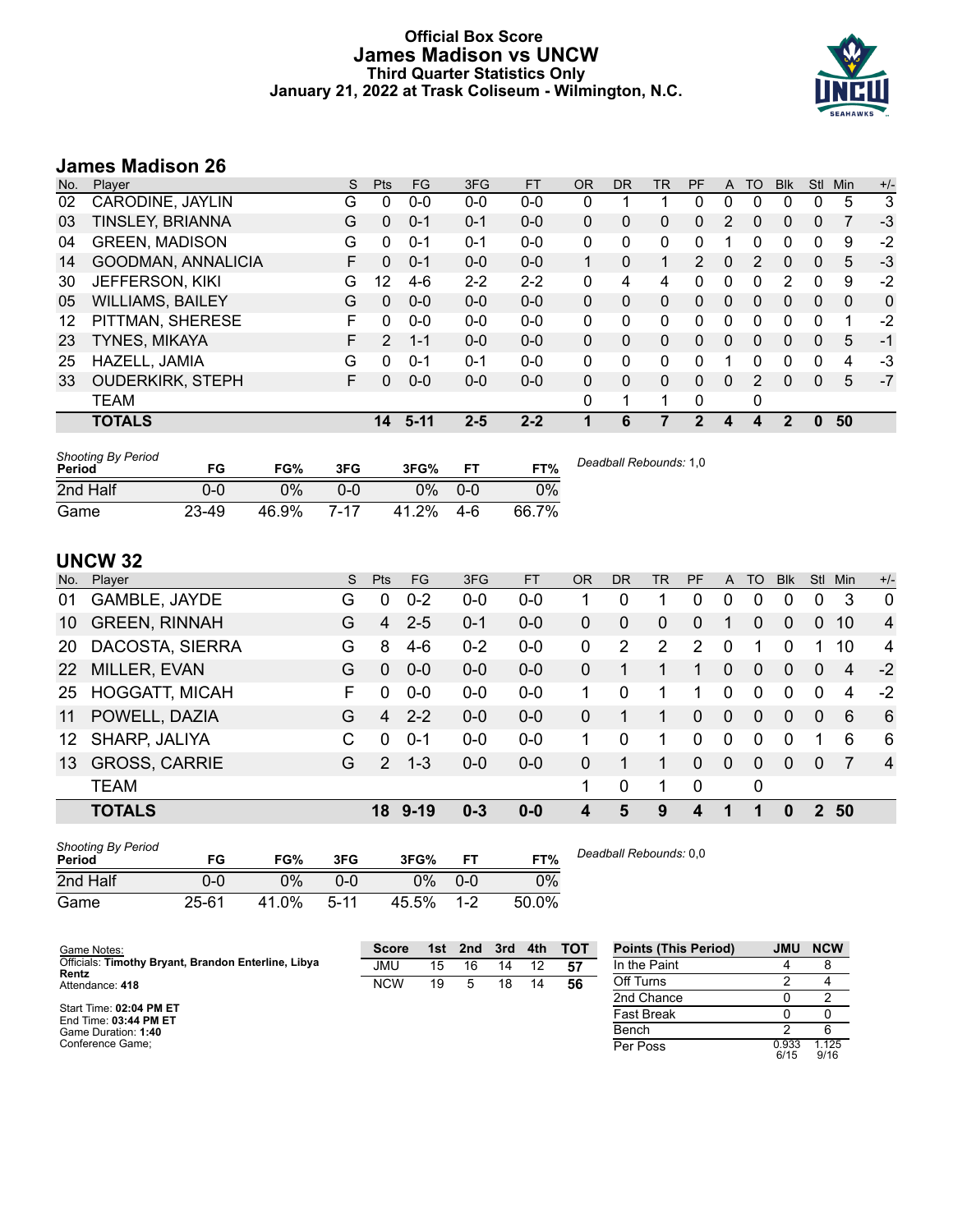# **Official Play-By-Play James Madison vs UNCW Third Quarter January 21, 2022 at Trask Coliseum - Wilmington, N.C.**



### **Period 3**

<mark>Startersː</mark><br>James Madison: 2 CARODINE,JAYLIN (G); 3 TINSLEY,BRIANNA (G); 4 GREEN,MADISON (G); 14 GOODMAN,ANNALICIA (F); 30 JEFFERSON,KIKI (G);<br>**UNCW**: 1 GAMBLE,JAYDE (G); 10 GREEN,RINNAH (G); 20 DACOSTA,SIERRA (G); 22 MILL

| Time           | <b>VISITORS: James Madison</b>                                       | <b>Score</b> | <b>Margin</b>   | <b>HOME: UNCW</b>                  |
|----------------|----------------------------------------------------------------------|--------------|-----------------|------------------------------------|
| 10:00          |                                                                      |              |                 | SUB OUT: SHARP, JALIYA             |
| 10:00          |                                                                      |              |                 | SUB OUT: GROSS, CARRIE             |
| 10:00          |                                                                      |              |                 | SUB IN: GREEN, RINNAH              |
| 10:00          |                                                                      |              |                 | SUB IN: HOGGATT, MICAH             |
| 10:00          | SUB OUT: PITTMAN, SHERESE                                            |              |                 |                                    |
| 10:00          | SUB OUT: TYNES, MIKAYA                                               |              |                 |                                    |
| 10:00          | SUB OUT: HAZELL, JAMIA                                               |              |                 |                                    |
| 10:00          | SUB IN: CARODINE, JAYLIN                                             |              |                 |                                    |
| 10:00          | SUB IN: TINSLEY, BRIANNA                                             |              |                 |                                    |
| 10:00          | SUB IN: GOODMAN, ANNALICIA                                           |              |                 |                                    |
| 09:39          |                                                                      |              |                 | MISSED 3PTR by DACOSTA, SIERRA     |
| 09:36<br>09:22 | REBOUND (DEF) by JEFFERSON, KIKI<br>MISSED JUMPER by JEFFERSON, KIKI |              |                 |                                    |
| 09:17          | REBOUND (OFF) by GOODMAN, ANNALICIA                                  |              |                 |                                    |
| 09:15          | FOUL (OFF) by GOODMAN, ANNALICIA                                     |              |                 |                                    |
| 09:15          | TURNOVER (OFFENSIVE) by GOODMAN, ANNALICIA                           |              |                 |                                    |
| 08:57          |                                                                      |              |                 | MISSED JUMPER by GAMBLE, JAYDE     |
| 08:55          |                                                                      |              |                 | REBOUND (OFF) by GAMBLE, JAYDE     |
| 08:54          |                                                                      |              |                 | MISSED 3PTR by DACOSTA, SIERRA     |
| 08:52          |                                                                      |              |                 | REBOUND (OFF) by HOGGATT, MICAH    |
| 08:52          | FOUL (PERSONAL) by GOODMAN, ANNALICIA                                |              |                 |                                    |
| 08:52          | SUB OUT: GOODMAN, ANNALICIA                                          |              |                 |                                    |
| 08:52          | SUB IN: TYNES, MIKAYA                                                |              |                 |                                    |
| 08:44          |                                                                      |              |                 | MISSED 3PTR by GREEN, RINNAH       |
| 08:42          | REBOUND (DEF) by JEFFERSON, KIKI                                     |              |                 |                                    |
| 08:42          |                                                                      |              |                 | FOUL (PERSONAL) by MILLER, EVAN    |
| 08:21          |                                                                      |              |                 | FOUL (PERSONAL) by DACOSTA, SIERRA |
| 08:08          | MISSED 3PTR by GREEN, MADISON                                        |              |                 |                                    |
| 08:04          |                                                                      |              |                 | REBOUND (DEF) by DACOSTA, SIERRA   |
| 07:45          |                                                                      |              |                 | MISSED JUMPER by GREEN, RINNAH     |
| 07:45          | BLOCK by JEFFERSON, KIKI                                             |              |                 |                                    |
| 07:40          | REBOUND (DEF) by JEFFERSON, KIKI                                     |              |                 |                                    |
| 07:18          | MISSED JUMPER by JEFFERSON, KIKI                                     |              |                 |                                    |
| 07:15          |                                                                      |              |                 | REBOUND (DEF) by MILLER, EVAN      |
| 07:11          |                                                                      |              |                 | MISSED LAYUP by GAMBLE, JAYDE      |
| 07:09          | REBOUND (DEF) by TEAM                                                |              |                 |                                    |
| 07:09          |                                                                      |              |                 | SUB OUT: GAMBLE, JAYDE             |
| 07:09          |                                                                      |              |                 | SUB IN: GROSS, CARRIE              |
| 06:52          | GOOD! LAYUP by TYNES, MIKAYA                                         | 24-33        | V <sub>9</sub>  |                                    |
| 06:52          | ASSIST by TINSLEY, BRIANNA                                           |              |                 |                                    |
| 06:35          |                                                                      |              |                 | MISSED JUMPER by GREEN, RINNAH     |
| 06:31          | REBOUND (DEF) by CARODINE, JAYLIN                                    |              |                 |                                    |
| 06:17          |                                                                      |              |                 | FOUL (PERSONAL) by HOGGATT, MICAH  |
| 06:17          |                                                                      |              |                 | SUB OUT: MILLER, EVAN              |
| 06:17          |                                                                      |              |                 | SUB OUT: HOGGATT, MICAH            |
| 06:17          |                                                                      |              |                 | SUB IN: POWELL, DAZIA              |
| 06:17          |                                                                      |              |                 | SUB IN: SHARP, JALIYA              |
| 06:17          | GOOD! FT by JEFFERSON, KIKI                                          | 24-34        | $V$ 10          |                                    |
| 06:17          | GOOD! FT by JEFFERSON, KIKI                                          | 24-35        | $V$ 11          |                                    |
| 06:04          |                                                                      |              |                 | MISSED JUMPER by GROSS, CARRIE     |
| 06:04          | BLOCK by JEFFERSON, KIKI                                             |              |                 |                                    |
| 06:04          |                                                                      |              |                 | REBOUND (OFF) by TEAM              |
| 05:58          |                                                                      | 26-35        | V <sub>9</sub>  | GOOD! JUMPER by DACOSTA, SIERRA    |
| 05:41          | GOOD! 3PTR by JEFFERSON, KIKI                                        | 26-38        | V <sub>12</sub> |                                    |
| 05:41          | ASSIST by TINSLEY, BRIANNA                                           |              |                 |                                    |
| 05:33          |                                                                      |              |                 | TIMEOUT 30SEC                      |
| 05:33          |                                                                      |              |                 |                                    |
| 05:33          | SUB OUT: CARODINE, JAYLIN                                            |              |                 |                                    |
| 05:33          | SUB IN: OUDERKIRK, STEPH                                             |              |                 |                                    |
| 05:21          |                                                                      | 28-38        | $V$ 10          | GOOD! JUMPER by GROSS, CARRIE      |
| 05:06          | TURNOVER (BADPASS) by OUDERKIRK, STEPH                               |              |                 |                                    |
| 05:06          |                                                                      |              |                 | STEAL by SHARP, JALIYA             |
| 04:47          |                                                                      | 30-38        | $V_8$           | GOOD! JUMPER by GREEN, RINNAH      |
| 04:26          | MISSED 3PTR by TINSLEY, BRIANNA                                      |              |                 |                                    |
| 04:23          |                                                                      |              |                 | REBOUND (DEF) by GROSS, CARRIE     |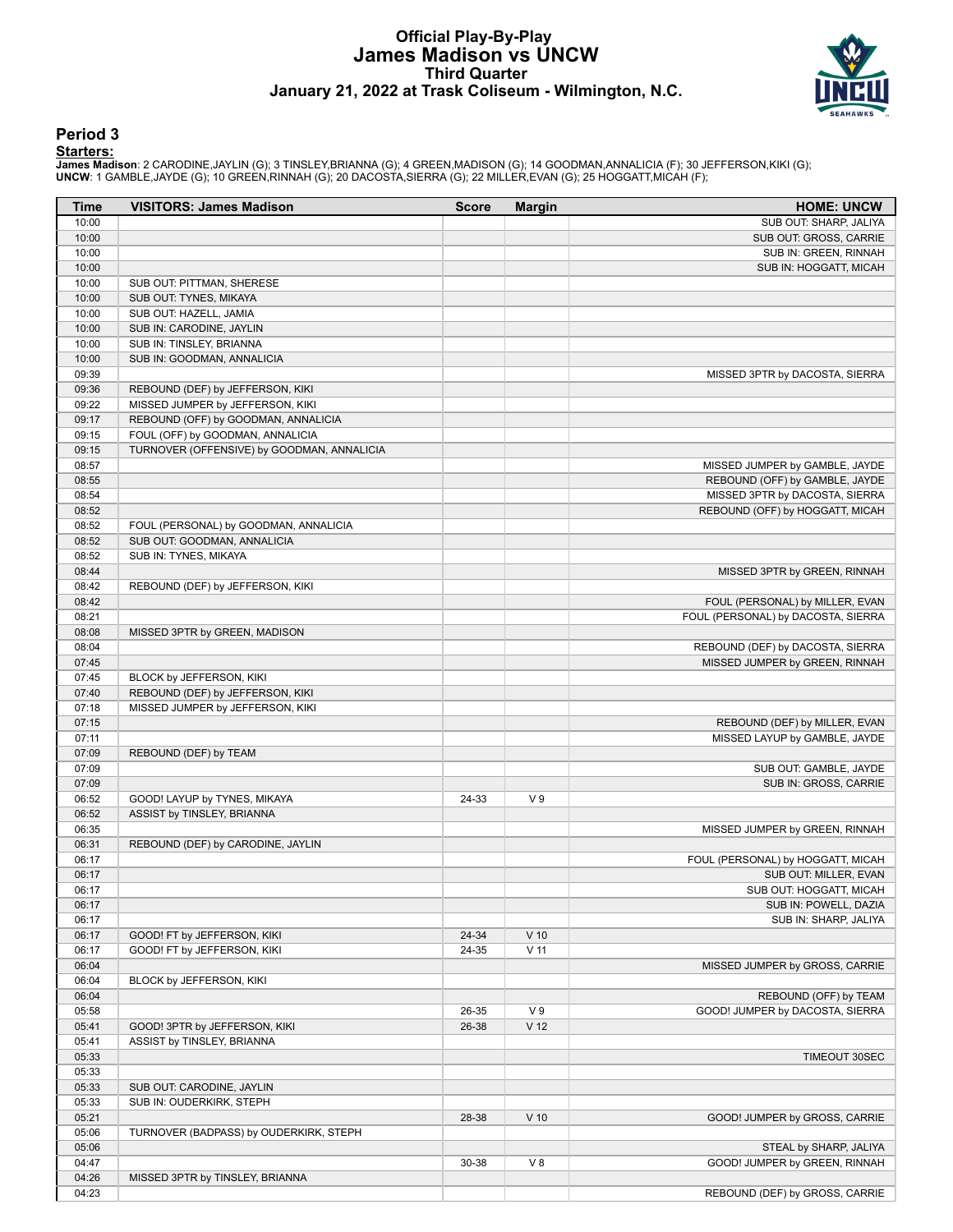| <b>Time</b> | <b>VISITORS: James Madison</b>           | <b>Score</b> | <b>Margin</b>  | <b>HOME: UNCW</b>                       |
|-------------|------------------------------------------|--------------|----------------|-----------------------------------------|
| 04:05       |                                          | 32-38        | V <sub>6</sub> | GOOD! LAYUP by DACOSTA, SIERRA          |
| 03:48       | TURNOVER (BADPASS) by OUDERKIRK, STEPH   |              |                |                                         |
| 03:48       |                                          |              |                |                                         |
| 03:48       | SUB OUT: TINSLEY, BRIANNA                |              |                |                                         |
| 03:48       | SUB OUT: TYNES, MIKAYA                   |              |                |                                         |
| 03:48       | SUB IN: GOODMAN, ANNALICIA               |              |                |                                         |
| 03:48       | SUB IN: HAZELL, JAMIA                    |              |                |                                         |
| 03:33       |                                          | 34-38        | V <sub>4</sub> | GOOD! JUMPER by DACOSTA, SIERRA         |
| 03:14       | TURNOVER (BADPASS) by GOODMAN, ANNALICIA |              |                |                                         |
| 03:14       |                                          |              |                | STEAL by DACOSTA, SIERRA                |
| 03:09       |                                          |              |                | FOUL (OFF) by DACOSTA, SIERRA           |
| 03:09       |                                          |              |                | TURNOVER (OFFENSIVE) by DACOSTA, SIERRA |
| 02:54       | GOOD! LAYUP by JEFFERSON, KIKI           | $34 - 40$    | V <sub>6</sub> |                                         |
| 02:54       | ASSIST by GREEN, MADISON                 |              |                |                                         |
| 02:44       |                                          | $36 - 40$    | V <sub>4</sub> | GOOD! LAYUP by GREEN, RINNAH            |
| 02:24       | GOOD! 3PTR by JEFFERSON, KIKI            | 36-43        | V <sub>7</sub> |                                         |
| 02:24       | ASSIST by HAZELL, JAMIA                  |              |                |                                         |
| 02:03       |                                          | 38-43        | V <sub>5</sub> | GOOD! JUMPER by POWELL, DAZIA           |
| 01:39       | GOOD! JUMPER by JEFFERSON, KIKI          | 38-45        | V <sub>7</sub> |                                         |
| 01:20       |                                          | 40-45        | V <sub>5</sub> | GOOD! JUMPER by POWELL, DAZIA [PNT]     |
| 01:20       |                                          |              |                | ASSIST by GREEN, RINNAH                 |
| 00:56       | MISSED LAYUP by GOODMAN, ANNALICIA       |              |                |                                         |
| 00:53       |                                          |              |                | REBOUND (DEF) by POWELL, DAZIA          |
| 00:41       |                                          |              |                | MISSED LAYUP by GROSS, CARRIE           |
| 00:37       |                                          |              |                | REBOUND (OFF) by SHARP, JALIYA          |
| 00:36       |                                          |              |                | MISSED JUMPER by SHARP, JALIYA          |
| 00:36       | REBOUND (DEF) by JEFFERSON, KIKI         |              |                |                                         |
| 00:36       | SUB OUT: GREEN, MADISON                  |              |                |                                         |
| 00:36       | SUB OUT: JEFFERSON, KIKI                 |              |                |                                         |
| 00:36       | SUB OUT: OUDERKIRK, STEPH                |              |                |                                         |
| 00:36       | SUB IN: CARODINE, JAYLIN                 |              |                |                                         |
| 00:36       | SUB IN: TINSLEY, BRIANNA                 |              |                |                                         |
| 00:36       | SUB IN: PITTMAN, SHERESE                 |              |                |                                         |
| 00:26       | MISSED 3PTR by HAZELL, JAMIA             |              |                |                                         |
| 00:24       |                                          |              |                | REBOUND (DEF) by DACOSTA, SIERRA        |
| 00:00       |                                          | 42-45        | $V_3$          | GOOD! LAYUP by DACOSTA, SIERRA          |

# **James Madison 45, UNCW 42**

| <b>Points (This Period)</b> | <b>JMU</b>    | <b>NCW</b>    |
|-----------------------------|---------------|---------------|
| In the Paint                |               |               |
| Off Turns                   |               |               |
| 2nd Chance                  |               |               |
| <b>Fast Break</b>           |               |               |
| Bench                       |               |               |
| Per Poss                    | 0.933<br>6/15 | 1.125<br>9/16 |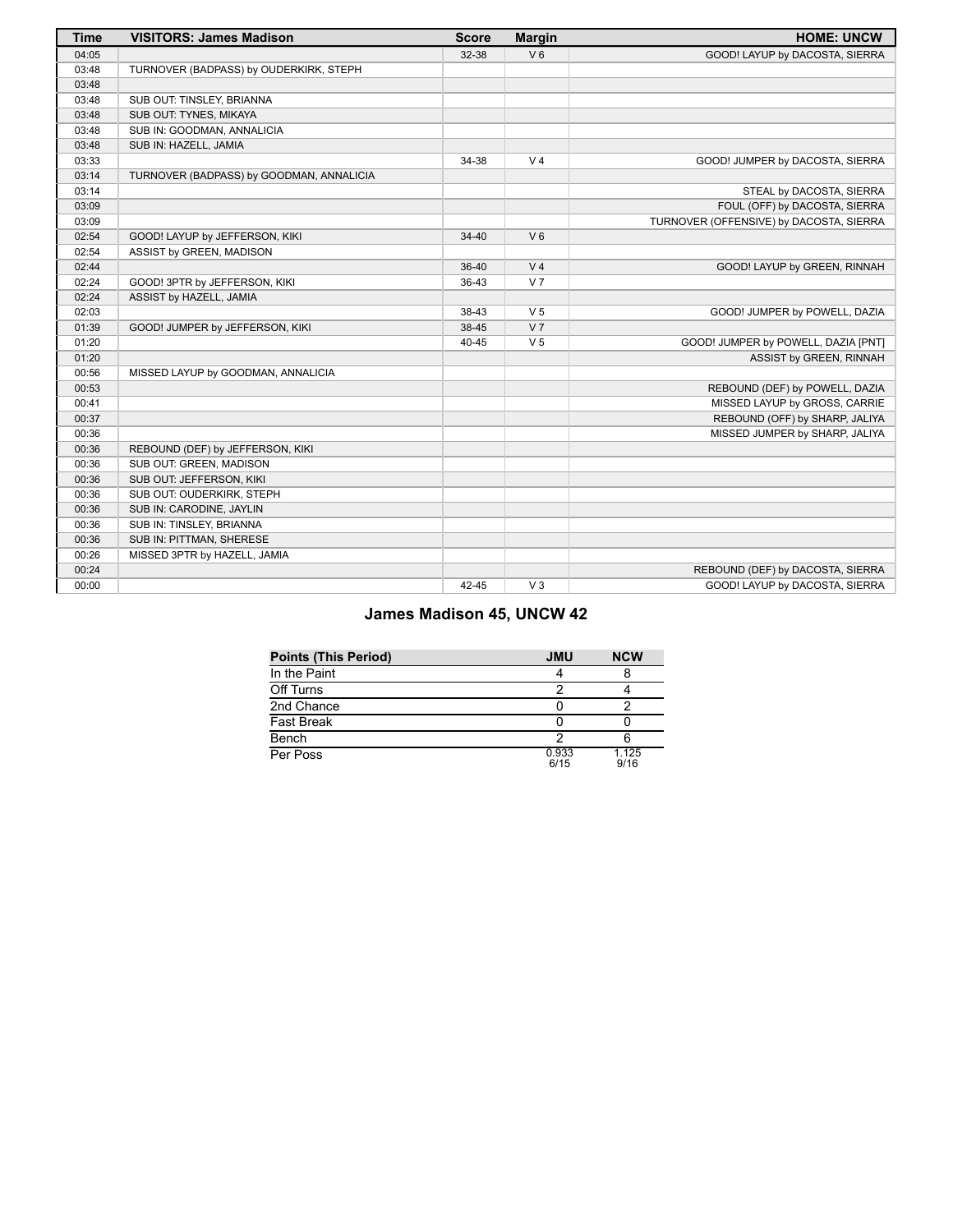# **Official Box Score James Madison vs UNCW Fourth Quarter Statistics Only January 21, 2022 at Trask Coliseum - Wilmington, N.C.**



# **James Madison 12**

| No. | Player                  | S  | Pts | <b>FG</b> | 3FG     | <b>FT</b> | <b>OR</b>   | <b>DR</b> | TR | PF       | A        | TO | <b>Blk</b> | Stl      | <b>Min</b> | $+/-$ |
|-----|-------------------------|----|-----|-----------|---------|-----------|-------------|-----------|----|----------|----------|----|------------|----------|------------|-------|
| 02  | CARODINE, JAYLIN        | G  | 0   | $0 - 3$   | $0 - 0$ | $0-0$     | 2           | 3         | 5  |          | 0        | 0  | 0          |          | 10         | 0     |
| 03  | <b>TINSLEY, BRIANNA</b> | G  | 0   | $0 - 1$   | $0 - 1$ | $0 - 0$   | 0           | 0         | 0  | 0        | $\Omega$ | 0  | 0          | $\Omega$ | 3          | 0     |
| 04  | <b>GREEN, MADISON</b>   | G  | 0   | $0 - 1$   | $0 - 1$ | $0-0$     | $\Omega$    |           | 1  | 2        | 0        | 2  | 0          |          | 7          | $-2$  |
| 14  | GOODMAN, ANNALICIA      | F. | 6   | $3 - 3$   | $0 - 0$ | $0 - 0$   | $\Omega$    |           |    | 1        | $\Omega$ | 0  | 0          | 0        | 10         | $-2$  |
| 30  | <b>JEFFERSON, KIKI</b>  | G  | 2   | $1 - 2$   | $0 - 1$ | $0 - 0$   | 0           |           |    |          | 0        |    | 0          | $\Omega$ | 8          | $-4$  |
| 05  | <b>WILLIAMS, BAILEY</b> | G  | 0   | $0 - 0$   | $0 - 0$ | $0 - 0$   | $\Omega$    | 0         | 0  | 0        | 0        | 0  | 0          | $\Omega$ | $\Omega$   | 0     |
| 12  | PITTMAN, SHERESE        | F  | 0   | $0 - 0$   | $0 - 0$ | $0-0$     | $\Omega$    | 0         | 0  | 0        | 0        | 0  | 0          | 0        | 2          | 0     |
| 23  | <b>TYNES, MIKAYA</b>    | F. | 0   | $0 - 0$   | $0 - 0$ | $0 - 0$   | $\Omega$    | 0         | 0  | $\Omega$ | 0        | 0  | 0          | $\Omega$ | $\Omega$   | 0     |
| 25  | HAZELL, JAMIA           | G  | 4   | $2 - 3$   | $0 - 0$ | $0 - 0$   | 0           |           | 1  | 0        | 3        |    | 0          | 0        | 10         | $-2$  |
| 33  | <b>OUDERKIRK, STEPH</b> | F. | 0   | $0 - 0$   | $0 - 0$ | $0 - 0$   | $\Omega$    | 0         | 0  | 0        | 0        | 0  | 0          | 0        | $\Omega$   | 0     |
|     | <b>TEAM</b>             |    |     |           |         |           | 0           | 1         |    | 0        |          |    |            |          |            |       |
|     | <b>TOTALS</b>           |    | 12  | $6 - 13$  | $0 - 3$ | $0 - 0$   | $\mathbf 2$ | 8         | 10 | 5        | 3        | 5  | 0          | 2        | 50         |       |
|     |                         |    |     |           |         |           |             |           |    |          |          |    |            |          |            |       |

| <b>Shooting By Period</b><br>Period | FG    | FG%   | 3FG      | 3FG%  |      | FT%   | Deadball Rebounds: 1,0 |
|-------------------------------------|-------|-------|----------|-------|------|-------|------------------------|
| Game                                | 23-49 | 46.9% | $7 - 17$ | 41.2% | -4-6 | 66.7% |                        |

# **UNCW 14**

| No. | Player                | S  | Pts           | FG.      | 3FG     | <b>FT</b> | <b>OR</b>      | <b>DR</b> | <b>TR</b>    | PF          | A        | TO       | <b>Blk</b> | <b>Stl</b>     | Min      | $+/-$          |
|-----|-----------------------|----|---------------|----------|---------|-----------|----------------|-----------|--------------|-------------|----------|----------|------------|----------------|----------|----------------|
| 01  | GAMBLE, JAYDE         | G  | 0             | $0 - 0$  | $0 - 0$ | $0 - 0$   | 0              | 0         | 0            | 0           | 0        | $\Omega$ | 0          | 0              | 0        | 0              |
| 10  | <b>GREEN, RINNAH</b>  | G  | 0             | $0 - 2$  | $0 - 1$ | $0-0$     | 0              |           |              |             | 3        |          | 0          | $\overline{0}$ | 10       | 2              |
| 20  | DACOSTA, SIERRA       | G  | $\mathcal{P}$ | $1 - 5$  | $0 - 0$ | $0 - 0$   | 0              | 0         | $\Omega$     |             |          |          | 0          | 0              | 10       | $\overline{2}$ |
| 22  | MILLER, EVAN          | G  | 6             | $2 - 2$  | $2 - 2$ | $0-0$     | 0              | 0         | $\mathbf{0}$ | $\Omega$    | 0        | $\Omega$ | 0          |                | 6        | 2              |
| 25  | <b>HOGGATT, MICAH</b> | F. | 6             | $3-5$    | $0 - 0$ | $0 - 1$   |                | 3         | 4            | 0           | $\Omega$ |          | 0          | 0              | 10       | 2              |
| 11  | POWELL, DAZIA         | G  | $\Omega$      | $0 - 0$  | $0 - 0$ | $0-0$     | 0              | $\Omega$  | $\Omega$     |             |          | 0        | $\Omega$   | $\Omega$       | 9        | $\overline{4}$ |
| 12  | SHARP, JALIYA         | C  | $\Omega$      | $0 - 0$  | $0-0$   | $0-0$     | 0              | $\Omega$  | $\Omega$     | $\Omega$    | $\Omega$ | $\Omega$ | 0          | 0              | $\Omega$ | $\Omega$       |
| 13  | <b>GROSS, CARRIE</b>  | G  | $\Omega$      | $0 - 1$  | $0 - 0$ | $0-0$     | 1.             | $\Omega$  |              | 1           | $\Omega$ |          | 0          | $\Omega$       | 5        | $-2$           |
|     | <b>TEAM</b>           |    |               |          |         |           | $\Omega$       |           |              | $\mathbf 0$ |          | 0        |            |                |          |                |
|     | <b>TOTALS</b>         |    | 14            | $6 - 15$ | $2 - 3$ | $0 - 1$   | $\overline{2}$ | 5         | 7            | 4           | 5        | 4        | 0          | 1              | 50       |                |

| <b>Shooting By Period</b><br>Period | FG    | FG%   | 3FG      | 3FG%  |         | FT%   |
|-------------------------------------|-------|-------|----------|-------|---------|-------|
| Game                                | 25-61 | 41.0% | $5 - 11$ | 45.5% | $1 - 2$ | 50.0% |

*Deadball Rebounds:* 0,0

| Game Notes:                                                  | <b>Score</b> | 1st l | 2nd | 3rd | 4th | тот | <b>Points (This Period)</b> | JMU           | <b>NCW</b>    |
|--------------------------------------------------------------|--------------|-------|-----|-----|-----|-----|-----------------------------|---------------|---------------|
| Officials: Timothy Bryant, Brandon Enterline, Libya<br>Rentz | JMU          | 15    | 16  | 14  | 12  | 57  | In the Paint                |               | 6             |
| Attendance: 418                                              | <b>NCW</b>   | 19    |     | 18  | 14  | 56  | Off Turns                   |               | 6             |
|                                                              |              |       |     |     |     |     | 2nd Chance                  |               |               |
| Start Time: 02:04 PM ET<br>End Time: 03:44 PM ET             |              |       |     |     |     |     | <b>Fast Break</b>           |               |               |
| Game Duration: 1:40                                          |              |       |     |     |     |     | Bench                       |               |               |
| Conference Game:                                             |              |       |     |     |     |     | Per Poss                    | 0.750<br>6/16 | 0.824<br>6/17 |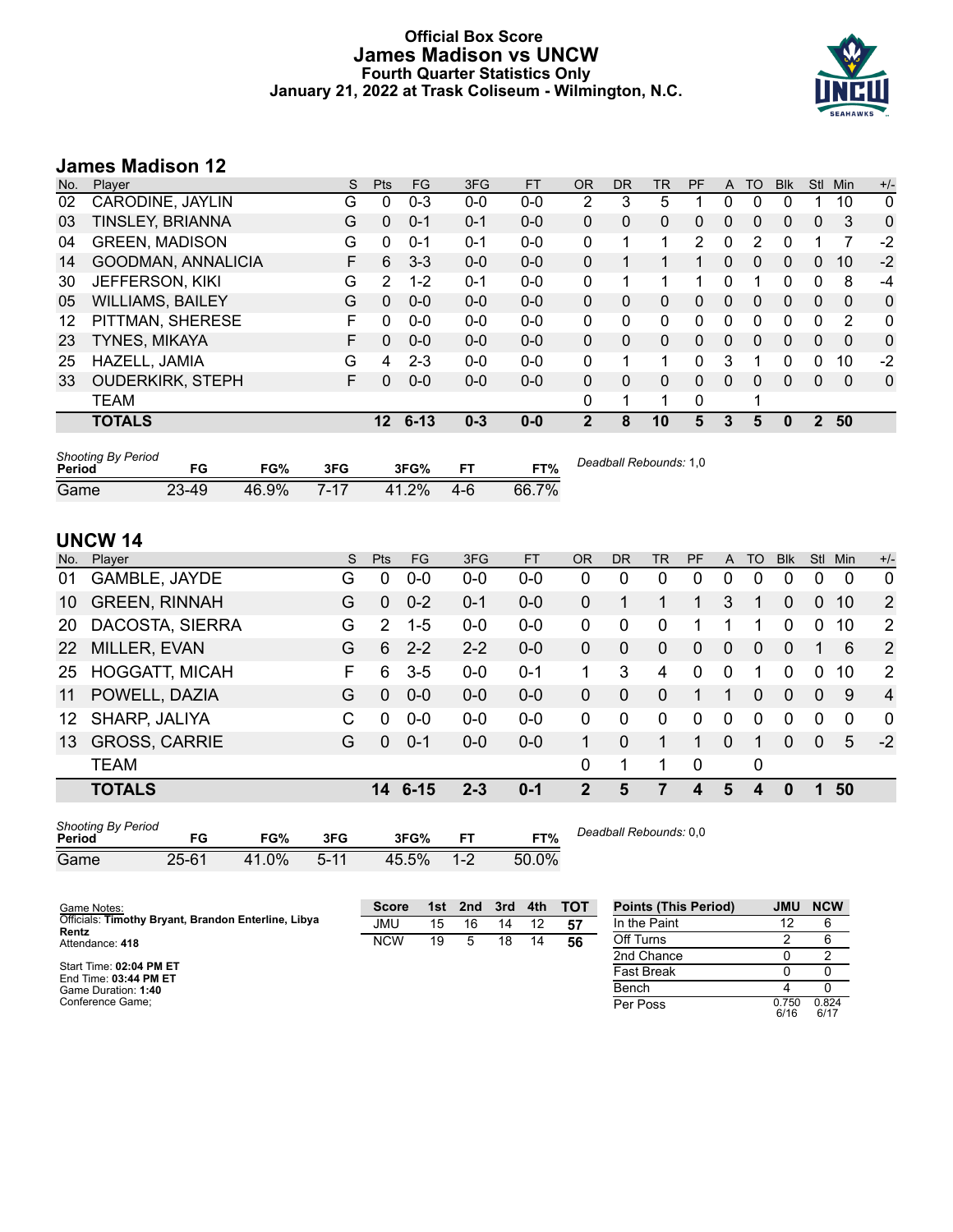# **Official Play-By-Play James Madison vs UNCW Fourth Quarter January 21, 2022 at Trask Coliseum - Wilmington, N.C.**



### **Period 4**

<mark>Startersː</mark><br>James Madison: 2 CARODINE,JAYLIN (G); 3 TINSLEY,BRIANNA (G); 4 GREEN,MADISON (G); 14 GOODMAN,ANNALICIA (F); 30 JEFFERSON,KIKI (G);<br>**UNCW**: 1 GAMBLE,JAYDE (G); 10 GREEN,RINNAH (G); 20 DACOSTA,SIERRA (G); 22 MILL

| Time           | <b>VISITORS: James Madison</b>          | <b>Score</b> | <b>Margin</b>  | <b>HOME: UNCW</b>                    |
|----------------|-----------------------------------------|--------------|----------------|--------------------------------------|
| 10:00          |                                         |              |                | SUB OUT: SHARP, JALIYA               |
| 10:00          |                                         |              |                | SUB IN: HOGGATT, MICAH               |
| 09:46          |                                         |              |                | TURNOVER (TRAVEL) by GROSS, CARRIE   |
| 09:24          | GOOD! LAYUP by GOODMAN, ANNALICIA       | 42-47        | V <sub>5</sub> |                                      |
| 09:24          | ASSIST by HAZELL, JAMIA                 |              |                |                                      |
| 09:16          |                                         |              |                | TURNOVER (LOSTBALL) by GREEN, RINNAH |
| 09:16          | STEAL by CARODINE, JAYLIN               |              |                |                                      |
| 09:02          | MISSED 3PTR by TINSLEY, BRIANNA         |              |                |                                      |
| 08:58          |                                         |              |                | REBOUND (DEF) by HOGGATT, MICAH      |
| 08:40          |                                         | 44-47        | V <sub>3</sub> | GOOD! JUMPER by HOGGATT, MICAH [PNT] |
| 08:40          |                                         |              |                | ASSIST by POWELL, DAZIA              |
| 08:21          | GOOD! LAYUP by HAZELL, JAMIA            | 44-49        | V <sub>5</sub> |                                      |
| 08:09          | FOUL (PERSONAL) by CARODINE, JAYLIN     |              |                |                                      |
| 08:09          | SUB OUT: CARODINE, JAYLIN               |              |                |                                      |
| 08:09          | SUB IN: JEFFERSON, KIKI                 |              |                |                                      |
| 08:05          |                                         | 46-49        | V <sub>3</sub> | GOOD! JUMPER by DACOSTA, SIERRA      |
| 07:51          | SUB OUT: PITTMAN, SHERESE               |              |                |                                      |
| 07:51          | SUB IN: CARODINE, JAYLIN                |              |                |                                      |
| 07:48          | MISSED LAYUP by CARODINE, JAYLIN        |              |                |                                      |
| 07:48          |                                         |              |                | REBOUND (DEF) by TEAM                |
| 07:34          |                                         | 48-49        | V <sub>1</sub> | GOOD! LAYUP by HOGGATT, MICAH        |
| 07:34          |                                         |              |                | ASSIST by GREEN, RINNAH              |
| 07:18          | GOOD! LAYUP by JEFFERSON, KIKI          | 48-51        | $V_3$          |                                      |
| 07:13          | TIMEOUT 30SEC                           |              |                |                                      |
| 07:13          |                                         |              |                |                                      |
| 07:13          | SUB OUT: TINSLEY, BRIANNA               |              |                |                                      |
| 07:13          | SUB IN: GREEN, MADISON                  |              |                |                                      |
| 06:46          |                                         |              |                | MISSED JUMPER by DACOSTA, SIERRA     |
| 06:43          |                                         |              |                | REBOUND (OFF) by GROSS, CARRIE       |
| 06:42          |                                         |              |                | MISSED JUMPER by GROSS, CARRIE       |
| 06:39          | REBOUND (DEF) by CARODINE, JAYLIN       |              |                |                                      |
| 06:24          |                                         |              |                | FOUL (PERSONAL) by GREEN, RINNAH     |
| 06:24          |                                         |              |                | SUB OUT: GROSS, CARRIE               |
| 06:24          |                                         |              |                | SUB IN: MILLER, EVAN                 |
| 06:19          | FOUL (OFF) by JEFFERSON, KIKI           |              |                |                                      |
| 06:19          | TURNOVER (OFFENSIVE) by JEFFERSON, KIKI |              |                |                                      |
| 06:08<br>05:58 | FOUL (PERSONAL) by GREEN, MADISON       |              | T.             |                                      |
| 05:58          |                                         | $51 - 51$    |                | GOOD! 3PTR by MILLER, EVAN           |
| 05:28          | GOOD! LAYUP by GOODMAN, ANNALICIA       | 51-53        | V <sub>2</sub> | ASSIST by DACOSTA, SIERRA            |
| 05:28          | ASSIST by HAZELL, JAMIA                 |              |                |                                      |
| 05:10          |                                         |              |                | MISSED LAYUP by HOGGATT, MICAH       |
| 05:07          | REBOUND (DEF) by GOODMAN, ANNALICIA     |              |                |                                      |
| 04:57          | MISSED 3PTR by GREEN, MADISON           |              |                |                                      |
| 04:54          |                                         |              |                | REBOUND (DEF) by GREEN, RINNAH       |
| 04:50          |                                         |              |                | TURNOVER (TRAVEL) by DACOSTA, SIERRA |
| 04:35          | TURNOVER (OTHER) by TEAM                |              |                |                                      |
| 04:25          |                                         |              |                | MISSED JUMPER by DACOSTA, SIERRA     |
| 04:22          | REBOUND (DEF) by GREEN, MADISON         |              |                |                                      |
| 04:12          | TURNOVER (TRAVEL) by GREEN, MADISON     |              |                |                                      |
| 04:00          |                                         | 54-53        | H <sub>1</sub> | GOOD! 3PTR by MILLER, EVAN           |
| 04:00          |                                         |              |                | ASSIST by GREEN, RINNAH              |
| 03:43          | <b>TIMEOUT TEAM</b>                     |              |                |                                      |
| 03:30          |                                         |              |                | FOUL (PERSONAL) by POWELL, DAZIA     |
| 03:18          | GOOD! LAYUP by HAZELL, JAMIA [PNT]      | 54-55        | V <sub>1</sub> |                                      |
| 03:03          |                                         |              |                | MISSED LAYUP by GREEN, RINNAH        |
| 03:01          |                                         |              |                | REBOUND (OFF) by HOGGATT, MICAH      |
| 03:01          |                                         |              |                | TIMEOUT 30SEC                        |
| 03:00          |                                         | 56-55        | H <sub>1</sub> | GOOD! LAYUP by HOGGATT, MICAH        |
| 03:00          |                                         |              |                | ASSIST by GREEN, RINNAH              |
| 03:00          | FOUL (PERSONAL) by GOODMAN, ANNALICIA   |              |                |                                      |
| 03:00          |                                         |              |                | MISSED FT by HOGGATT, MICAH          |
| 03:00          | REBOUND (DEF) by CARODINE, JAYLIN       |              |                |                                      |
| 02:39          | TURNOVER (BADPASS) by HAZELL, JAMIA     |              |                |                                      |
| 02:39          |                                         |              |                | STEAL by MILLER, EVAN                |
|                |                                         |              |                |                                      |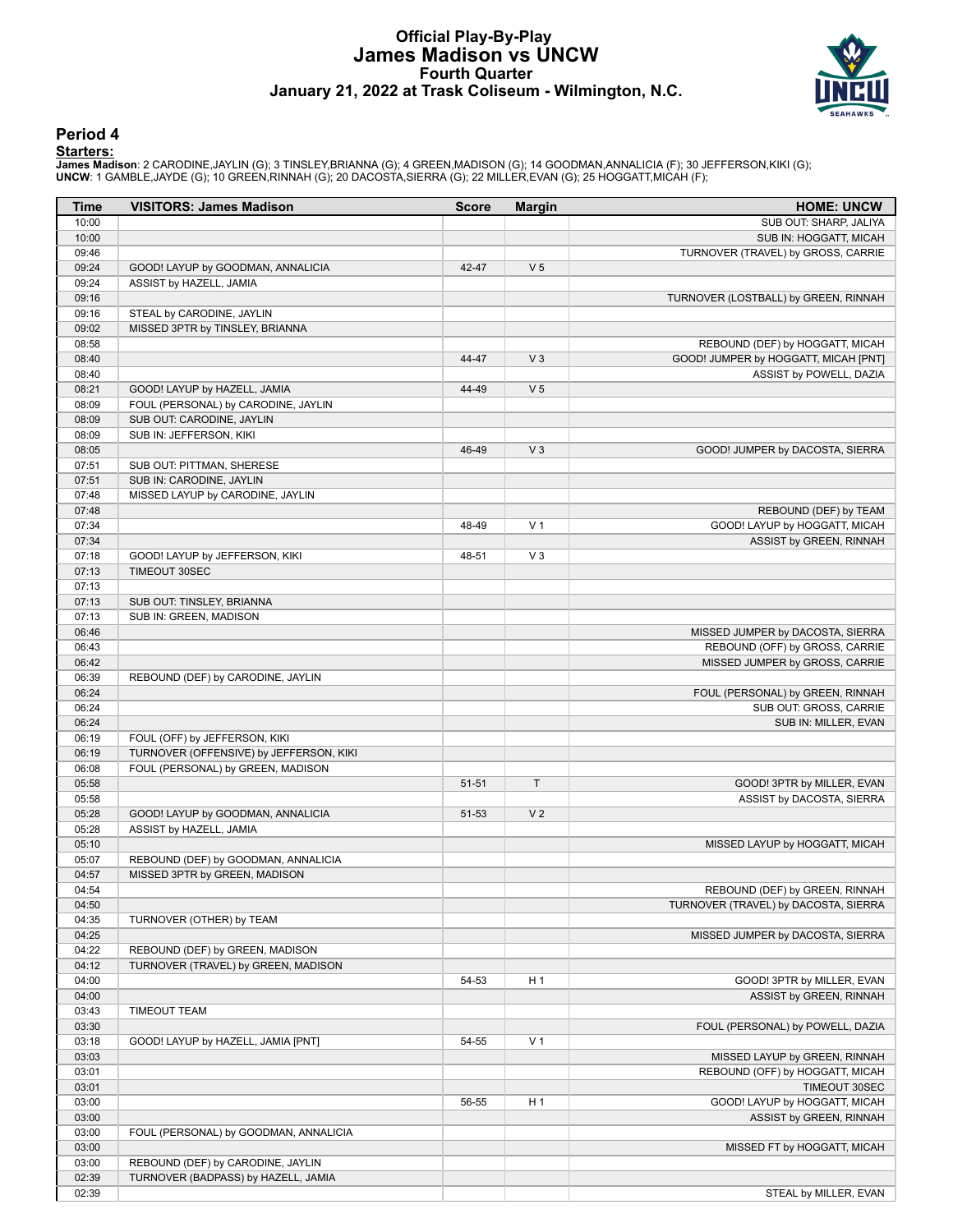| <b>Time</b> | <b>VISITORS: James Madison</b>         | <b>Score</b> | <b>Margin</b>  | <b>HOME: UNCW</b>                    |
|-------------|----------------------------------------|--------------|----------------|--------------------------------------|
| 02:19       |                                        |              |                | MISSED JUMPER by DACOSTA, SIERRA     |
| 02:15       | REBOUND (DEF) by CARODINE, JAYLIN      |              |                |                                      |
| 02:01       | MISSED JUMPER by HAZELL, JAMIA         |              |                |                                      |
| 01:58       | REBOUND (OFF) by CARODINE, JAYLIN      |              |                |                                      |
| 01:57       | MISSED LAYUP by CARODINE, JAYLIN       |              |                |                                      |
| 01:54       | REBOUND (OFF) by CARODINE, JAYLIN      |              |                |                                      |
| 01:53       | MISSED JUMPER by CARODINE, JAYLIN      |              |                |                                      |
| 01:50       |                                        |              |                | REBOUND (DEF) by HOGGATT, MICAH      |
| 01:24       |                                        |              |                | MISSED 3PTR by GREEN, RINNAH         |
| 01:21       | REBOUND (DEF) by TEAM                  |              |                |                                      |
| 01:21       |                                        |              |                | SUB OUT: POWELL, DAZIA               |
| 01:21       |                                        |              |                | SUB IN: GROSS, CARRIE                |
| 01:08       | MISSED 3PTR by JEFFERSON, KIKI         |              |                |                                      |
| 01:05       |                                        |              |                | REBOUND (DEF) by HOGGATT, MICAH      |
| 01:03       |                                        |              |                | TURNOVER (BADPASS) by HOGGATT, MICAH |
| 01:03       | STEAL by GREEN, MADISON                |              |                |                                      |
| 00:59       | FOUL (OFF) by GREEN, MADISON           |              |                |                                      |
| 00:59       | TURNOVER (OFFENSIVE) by GREEN, MADISON |              |                |                                      |
| 00:30       |                                        |              |                | MISSED JUMPER by HOGGATT, MICAH      |
| 00:28       | REBOUND (DEF) by HAZELL, JAMIA         |              |                |                                      |
| 00:28       | TIMEOUT 30SEC                          |              |                |                                      |
| 00:18       | GOOD! LAYUP by GOODMAN, ANNALICIA      | 56-57        | V <sub>1</sub> |                                      |
| 00:18       | ASSIST by HAZELL, JAMIA                |              |                |                                      |
| 00:14       |                                        |              |                | TIMEOUT 30SEC                        |
| 00:02       |                                        |              |                | MISSED LAYUP by DACOSTA, SIERRA      |
| 00:02       | REBOUND (DEF) by JEFFERSON, KIKI       |              |                |                                      |
| 00:02       | TIMEOUT 30SEC                          |              |                |                                      |
| 00:01       |                                        |              |                | FOUL (PERSONAL) by DACOSTA, SIERRA   |
| 00:00       |                                        |              |                | FOUL (PERSONAL) by GROSS, CARRIE     |

# **James Madison 57, UNCW 56**

| <b>Points (This Period)</b> | <b>JMU</b>    | <b>NCW</b>    |
|-----------------------------|---------------|---------------|
| In the Paint                | 12            |               |
| Off Turns                   | רי            |               |
| 2nd Chance                  |               |               |
| Fast Break                  |               |               |
| Bench                       |               |               |
| Per Poss                    | 0.750<br>6/16 | 0.824<br>6/17 |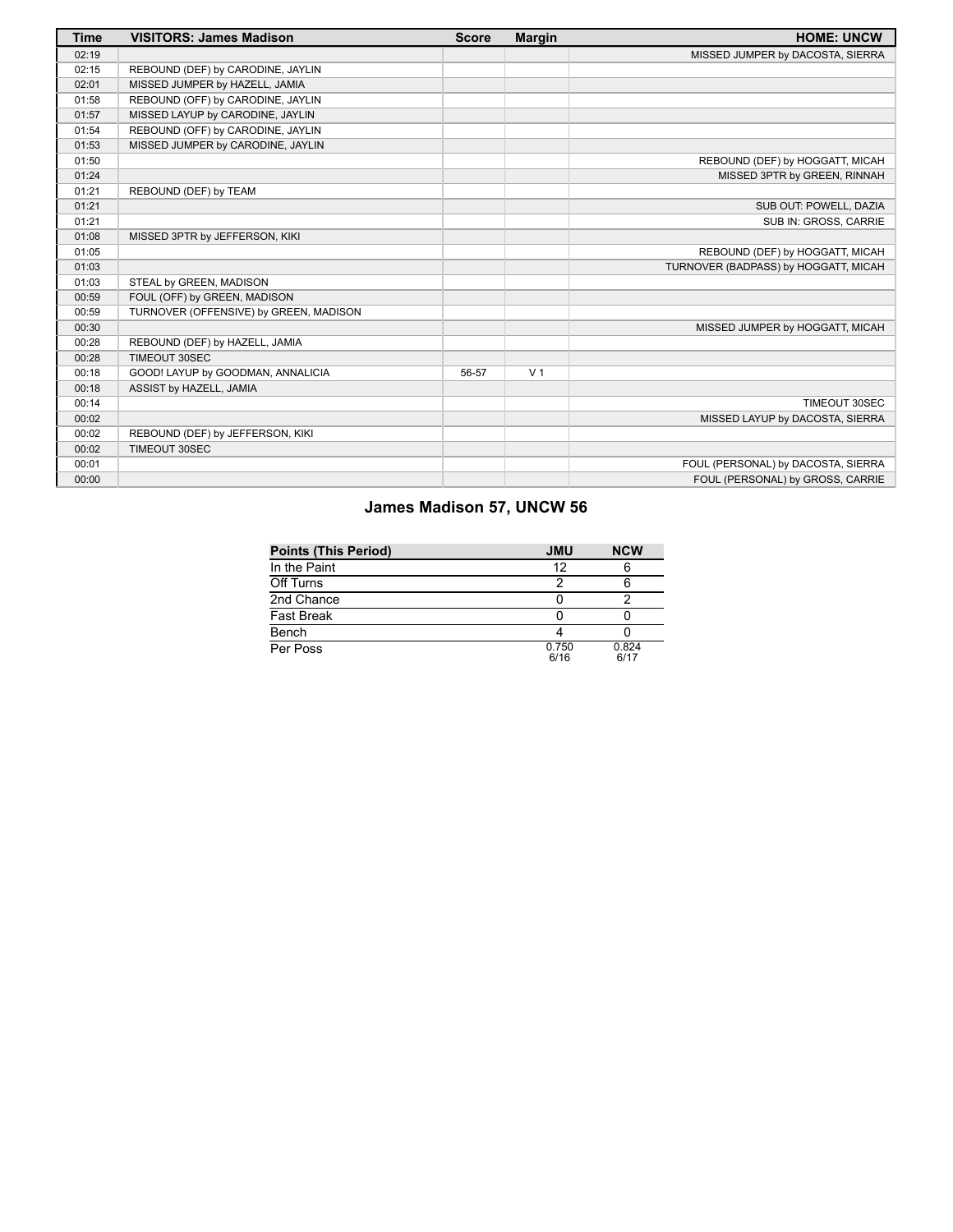# **Official Scoring/Possession Reference Chart James Madison vs UNCW Period 1 January 21, 2022 at Trask Coliseum - Wilmington, N.C.**



# **Period 1**

### **Starters:**

**James Madison**: 2 CARODINE,JAYLIN (G); 3 TINSLEY,BRIANNA (G); 4 GREEN,MADISON (G); 14 GOODMAN,ANNALICIA (F); 30 JEFFERSON,KIKI (G);<br>**UNCW**: 1 GAMBLE,JAYDE (G); 10 GREEN,RINNAH (G); 20 DACOSTA,SIERRA (G); 22 MILLER,EVAN (G

| <b>Time</b> | <b>VISITORS: James Madison</b>    | <b>Score</b> | <b>Margin</b>  | <b>HOME: UNCW</b>                   |
|-------------|-----------------------------------|--------------|----------------|-------------------------------------|
| 09:42       |                                   | $2 - 0$      | H <sub>2</sub> | GOOD! JUMPER by MILLER, EVAN [PNT]  |
| 09:25       | GOOD! 3PTR by TINSLEY, BRIANNA    | $2 - 3$      | V <sub>1</sub> |                                     |
| 08:43       | GOOD! 3PTR by GREEN, MADISON      | $2 - 6$      | V <sub>4</sub> |                                     |
| 08:28       |                                   | $5-6$        | V <sub>1</sub> | GOOD! 3PTR by GREEN, RINNAH         |
| 07:40       | GOOD! LAYUP by JEFFERSON, KIKI    | $5-8$        | $V_3$          |                                     |
| 07:19       |                                   | $7-8$        | V <sub>1</sub> | GOOD! JUMPER by HOGGATT, MICAH      |
| 06:59       | GOOD! 3PTR by GREEN, MADISON      | $7 - 11$     | V <sub>4</sub> |                                     |
| 05:48       |                                   | $9 - 11$     | V <sub>2</sub> | GOOD! LAYUP by GAMBLE, JAYDE        |
| 04:52       | GOOD! LAYUP by GOODMAN, ANNALICIA | $9 - 13$     | V <sub>4</sub> |                                     |
| 03:40       | GOOD! LAYUP by GOODMAN, ANNALICIA | $9 - 15$     | $V_6$          |                                     |
| 03:26       |                                   | $11 - 15$    | V <sub>4</sub> | GOOD! JUMPER by HOGGATT, MICAH      |
| 03:26       |                                   | $12 - 15$    | $V_3$          | GOOD! FT by HOGGATT, MICAH          |
| 01:49       |                                   | $14 - 15$    | V <sub>1</sub> | GOOD! JUMPER by GROSS, CARRIE [PNT] |
| 01:11       |                                   | $16 - 15$    | H <sub>1</sub> | GOOD! JUMPER by GREEN, RINNAH [PNT] |
| 00:25       |                                   | 19-15        | H4             | GOOD! 3PTR by GROSS, CARRIE         |

**James Madison 15, UNCW 19**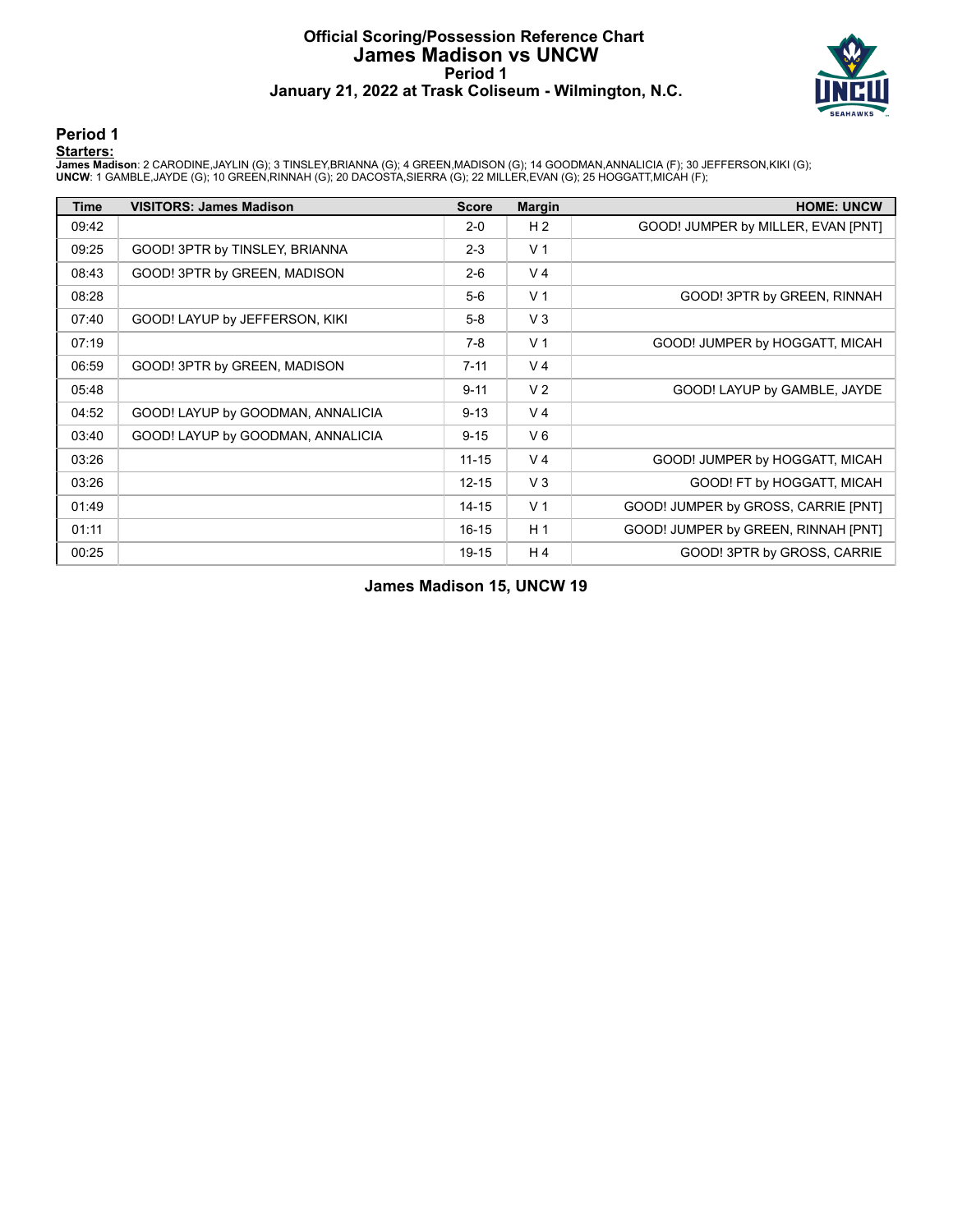# **Official Scoring/Possession Reference Chart James Madison vs UNCW Period 2 January 21, 2022 at Trask Coliseum - Wilmington, N.C.**



**Period 2**

### **Starters:**

**James Madison**: 2 CARODINE,JAYLIN (G); 3 TINSLEY,BRIANNA (G); 4 GREEN,MADISON (G); 14 GOODMAN,ANNALICIA (F); 30 JEFFERSON,KIKI (G);<br>**UNCW**: 1 GAMBLE,JAYDE (G); 10 GREEN,RINNAH (G); 20 DACOSTA,SIERRA (G); 22 MILLER,EVAN (G

| <b>Time</b> | <b>VISITORS: James Madison</b>    | <b>Score</b> | <b>Margin</b>  | <b>HOME: UNCW</b>             |
|-------------|-----------------------------------|--------------|----------------|-------------------------------|
| 09:43       | GOOD! 3PTR by TINSLEY, BRIANNA    | 19-18        | H <sub>1</sub> |                               |
| 07:03       | GOOD! FT by JEFFERSON, KIKI       | 19-19        | т              |                               |
| 06:33       | GOOD! LAYUP by GOODMAN, ANNALICIA | 19-21        | V <sub>2</sub> |                               |
| 05:51       |                                   | $21 - 21$    | т              | GOOD! LAYUP by HOGGATT, MICAH |
| 05:31       | GOOD! LAYUP by TINSLEY, BRIANNA   | $21 - 23$    | V <sub>2</sub> |                               |
| 03:40       | GOOD! LAYUP by TYNES, MIKAYA      | $21 - 25$    | V <sub>4</sub> |                               |
| 03:16       |                                   | 24-25        | V <sub>1</sub> | GOOD! 3PTR by DACOSTA, SIERRA |
| 02:01       | GOOD! LAYUP by JEFFERSON, KIKI    | 24-27        | V <sub>3</sub> |                               |
| 00:24       | GOOD! FT by JEFFERSON, KIKI       | 24-28        | V <sub>4</sub> |                               |
| 00:05       | GOOD! 3PTR by GREEN, MADISON      | 24-31        | V <sub>7</sub> |                               |

**James Madison 31, UNCW 24**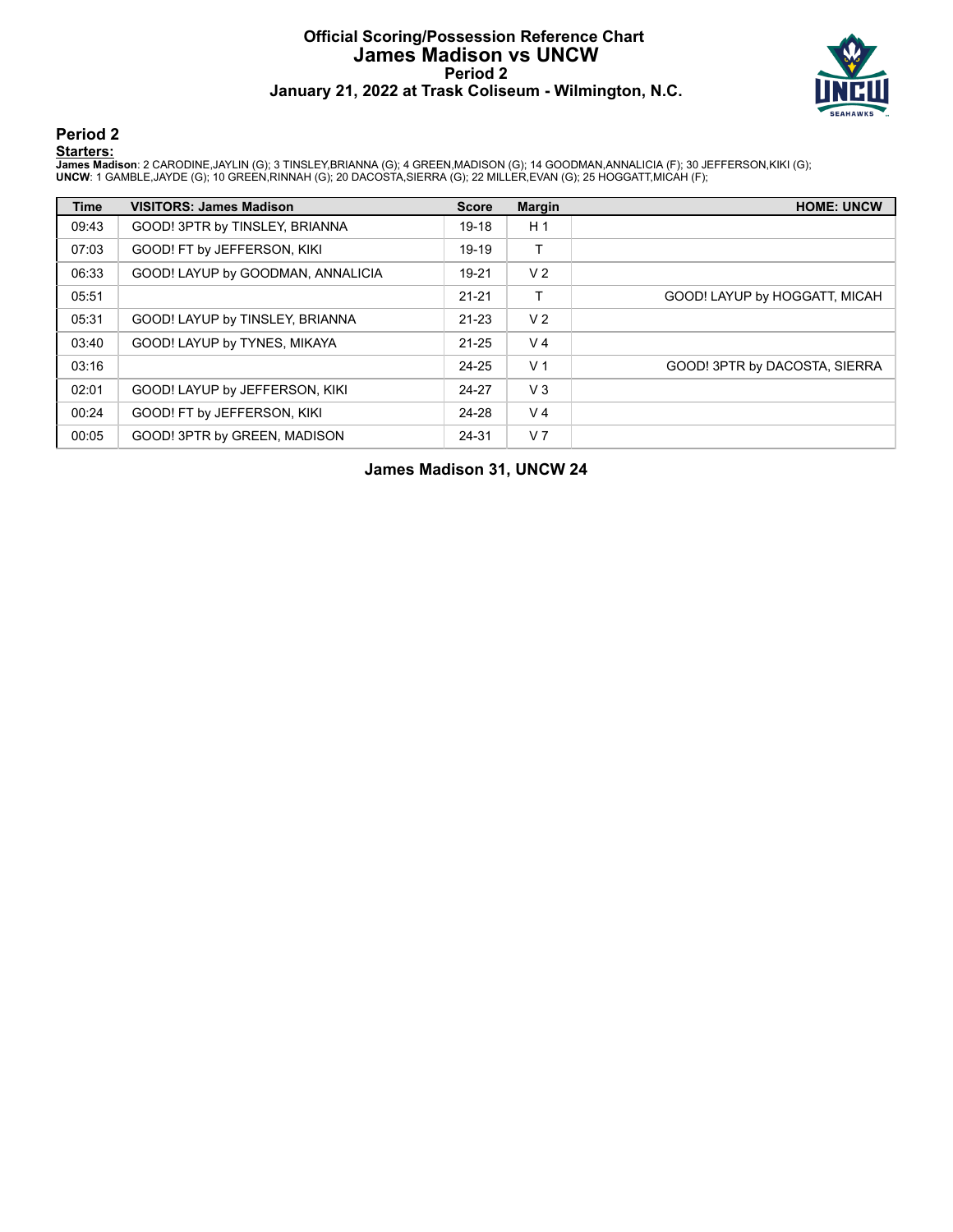# **Official Scoring/Possession Reference Chart James Madison vs UNCW Period 3 January 21, 2022 at Trask Coliseum - Wilmington, N.C.**



### **Period 3**

### **Starters:**

**James Madison**: 2 CARODINE,JAYLIN (G); 3 TINSLEY,BRIANNA (G); 4 GREEN,MADISON (G); 14 GOODMAN,ANNALICIA (F); 30 JEFFERSON,KIKI (G);<br>**UNCW**: 1 GAMBLE,JAYDE (G); 10 GREEN,RINNAH (G); 20 DACOSTA,SIERRA (G); 22 MILLER,EVAN (G

| <b>Time</b> | <b>VISITORS: James Madison</b>  | <b>Score</b> | <b>Margin</b>   | <b>HOME: UNCW</b>                   |
|-------------|---------------------------------|--------------|-----------------|-------------------------------------|
| 06:52       | GOOD! LAYUP by TYNES, MIKAYA    | 24-33        | V <sub>9</sub>  |                                     |
| 06:17       | GOOD! FT by JEFFERSON, KIKI     | 24-34        | $V$ 10          |                                     |
| 06:17       | GOOD! FT by JEFFERSON, KIKI     | 24-35        | V <sub>11</sub> |                                     |
| 05:58       |                                 | 26-35        | V <sub>9</sub>  | GOOD! JUMPER by DACOSTA, SIERRA     |
| 05:41       | GOOD! 3PTR by JEFFERSON, KIKI   | 26-38        | V <sub>12</sub> |                                     |
| 05:21       |                                 | 28-38        | $V$ 10          | GOOD! JUMPER by GROSS, CARRIE       |
| 04:47       |                                 | 30-38        | V8              | GOOD! JUMPER by GREEN, RINNAH       |
| 04:05       |                                 | 32-38        | $V_6$           | GOOD! LAYUP by DACOSTA, SIERRA      |
| 03:33       |                                 | 34-38        | V <sub>4</sub>  | GOOD! JUMPER by DACOSTA, SIERRA     |
| 02:54       | GOOD! LAYUP by JEFFERSON, KIKI  | 34-40        | $V_6$           |                                     |
| 02:44       |                                 | 36-40        | V <sub>4</sub>  | GOOD! LAYUP by GREEN, RINNAH        |
| 02:24       | GOOD! 3PTR by JEFFERSON, KIKI   | 36-43        | V <sub>7</sub>  |                                     |
| 02:03       |                                 | 38-43        | V <sub>5</sub>  | GOOD! JUMPER by POWELL, DAZIA       |
| 01:39       | GOOD! JUMPER by JEFFERSON, KIKI | 38-45        | V <sub>7</sub>  |                                     |
| 01:20       |                                 | 40-45        | V <sub>5</sub>  | GOOD! JUMPER by POWELL, DAZIA [PNT] |
| 00:00       |                                 | 42-45        | $V_3$           | GOOD! LAYUP by DACOSTA, SIERRA      |

**James Madison 45, UNCW 42**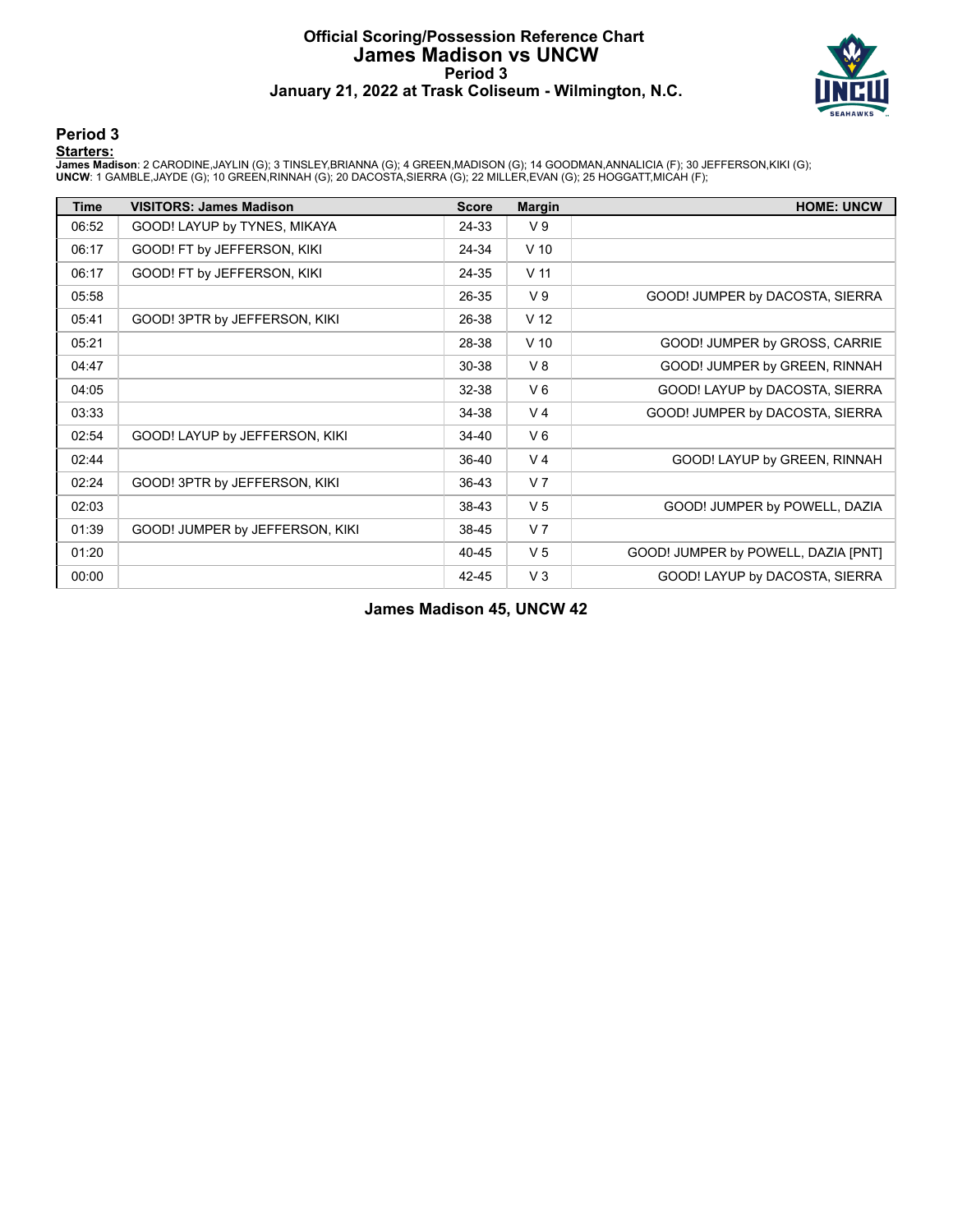### **Official Scoring/Possession Reference Chart James Madison vs UNCW Period 4 January 21, 2022 at Trask Coliseum - Wilmington, N.C.**



**Period 4**

### **Starters:**

**James Madison**: 2 CARODINE,JAYLIN (G); 3 TINSLEY,BRIANNA (G); 4 GREEN,MADISON (G); 14 GOODMAN,ANNALICIA (F); 30 JEFFERSON,KIKI (G);<br>**UNCW**: 1 GAMBLE,JAYDE (G); 10 GREEN,RINNAH (G); 20 DACOSTA,SIERRA (G); 22 MILLER,EVAN (G

| Time  | <b>VISITORS: James Madison</b>     | <b>Score</b> | <b>Margin</b>  | <b>HOME: UNCW</b>                    |
|-------|------------------------------------|--------------|----------------|--------------------------------------|
| 09:24 | GOOD! LAYUP by GOODMAN, ANNALICIA  | 42-47        | V <sub>5</sub> |                                      |
| 08:40 |                                    | 44-47        | $V_3$          | GOOD! JUMPER by HOGGATT, MICAH [PNT] |
| 08:21 | GOOD! LAYUP by HAZELL, JAMIA       | 44-49        | V <sub>5</sub> |                                      |
| 08:05 |                                    | 46-49        | $V_3$          | GOOD! JUMPER by DACOSTA, SIERRA      |
| 07:34 |                                    | 48-49        | V <sub>1</sub> | GOOD! LAYUP by HOGGATT, MICAH        |
| 07:18 | GOOD! LAYUP by JEFFERSON, KIKI     | 48-51        | $V_3$          |                                      |
| 05:58 |                                    | $51 - 51$    | T              | GOOD! 3PTR by MILLER, EVAN           |
| 05:28 | GOOD! LAYUP by GOODMAN, ANNALICIA  | 51-53        | V <sub>2</sub> |                                      |
| 04:00 |                                    | 54-53        | H <sub>1</sub> | GOOD! 3PTR by MILLER, EVAN           |
| 03:18 | GOOD! LAYUP by HAZELL, JAMIA [PNT] | 54-55        | V <sub>1</sub> |                                      |
| 03:00 |                                    | 56-55        | H <sub>1</sub> | GOOD! LAYUP by HOGGATT, MICAH        |
| 00:18 | GOOD! LAYUP by GOODMAN, ANNALICIA  | 56-57        | V <sub>1</sub> |                                      |

**James Madison 57, UNCW 56**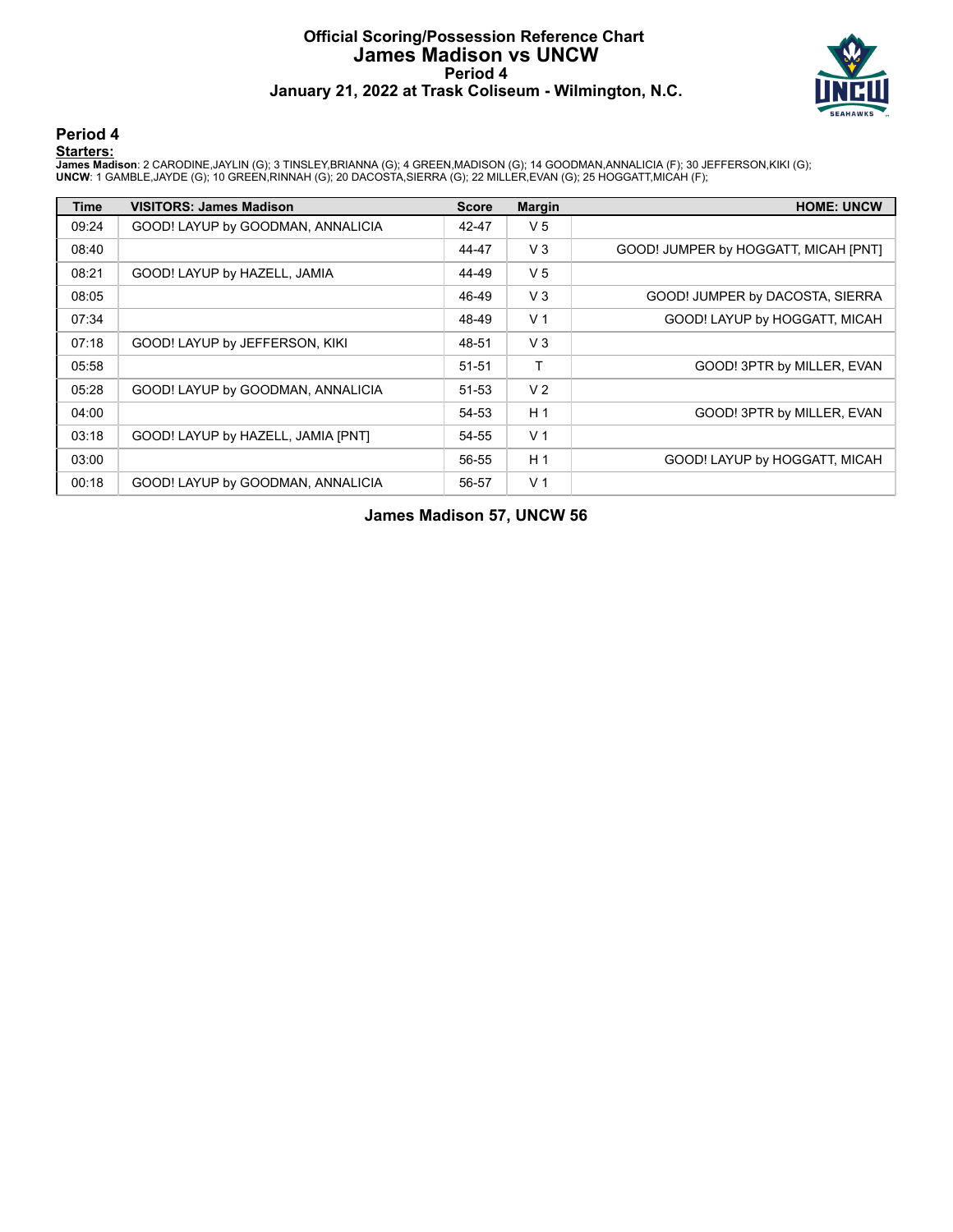### **Official Substitutions Log James Madison vs UNCW Period 1 January 21, 2022 at Trask Coliseum - Wilmington, N.C.**



| <b>VISITORS: James Madison</b> | <b>Time</b> | <b>Score</b> | <b>HOME: UNCW</b>        |
|--------------------------------|-------------|--------------|--------------------------|
| 2 CARODINE, JAYLIN             |             |              | 1 GAMBLE, JAYDE          |
| 3 TINSLEY, BRIANNA             |             |              | 10 GREEN, RINNAH         |
| 4 GREEN, MADISON               |             |              | 20 DACOSTA, SIERRA       |
| 14 GOODMAN, ANNALICIA          |             |              | 22 MILLER, EVAN          |
| 30 JEFFERSON, KIKI             |             |              | 25 HOGGATT, MICAH        |
| SUB OUT: 2 CARODINE, JAYLIN    | 05:28       | $11-9$       |                          |
| SUB OUT: 30 JEFFERSON, KIKI    | 05:28       |              |                          |
| SUB IN: 12 PITTMAN, SHERESE    | 05:28       |              |                          |
| SUB IN: 33 OUDERKIRK, STEPH    | 05:28       |              |                          |
|                                | 04:43       | $13-9$       | SUB OUT: GAMBLE, JAYDE   |
|                                | 04:43       |              | SUB IN: GROSS, CARRIE    |
| SUB OUT: 3 TINSLEY, BRIANNA    | 03:26       | $15-12$      |                          |
| SUB OUT: 12 PITTMAN, SHERESE   | 03:26       |              |                          |
| SUB OUT: 33 OUDERKIRK, STEPH   | 03:26       |              |                          |
| SUB IN: 2 CARODINE, JAYLIN     | 03:26       |              |                          |
| SUB IN: 25 HAZELL, JAMIA       | 03:26       |              |                          |
| SUB IN: 30 JEFFERSON, KIKI     | 03:26       |              |                          |
|                                | 02:28       | $15-12$      | SUB OUT: DACOSTA, SIERRA |
|                                | 02:28       |              | SUB OUT: MILLER, EVAN    |
|                                | 02:28       |              | SUB IN: GAMBLE, JAYDE    |
|                                | 02:28       |              | SUB IN: POWELL, DAZIA    |

**James Madison 15, UNCW 19**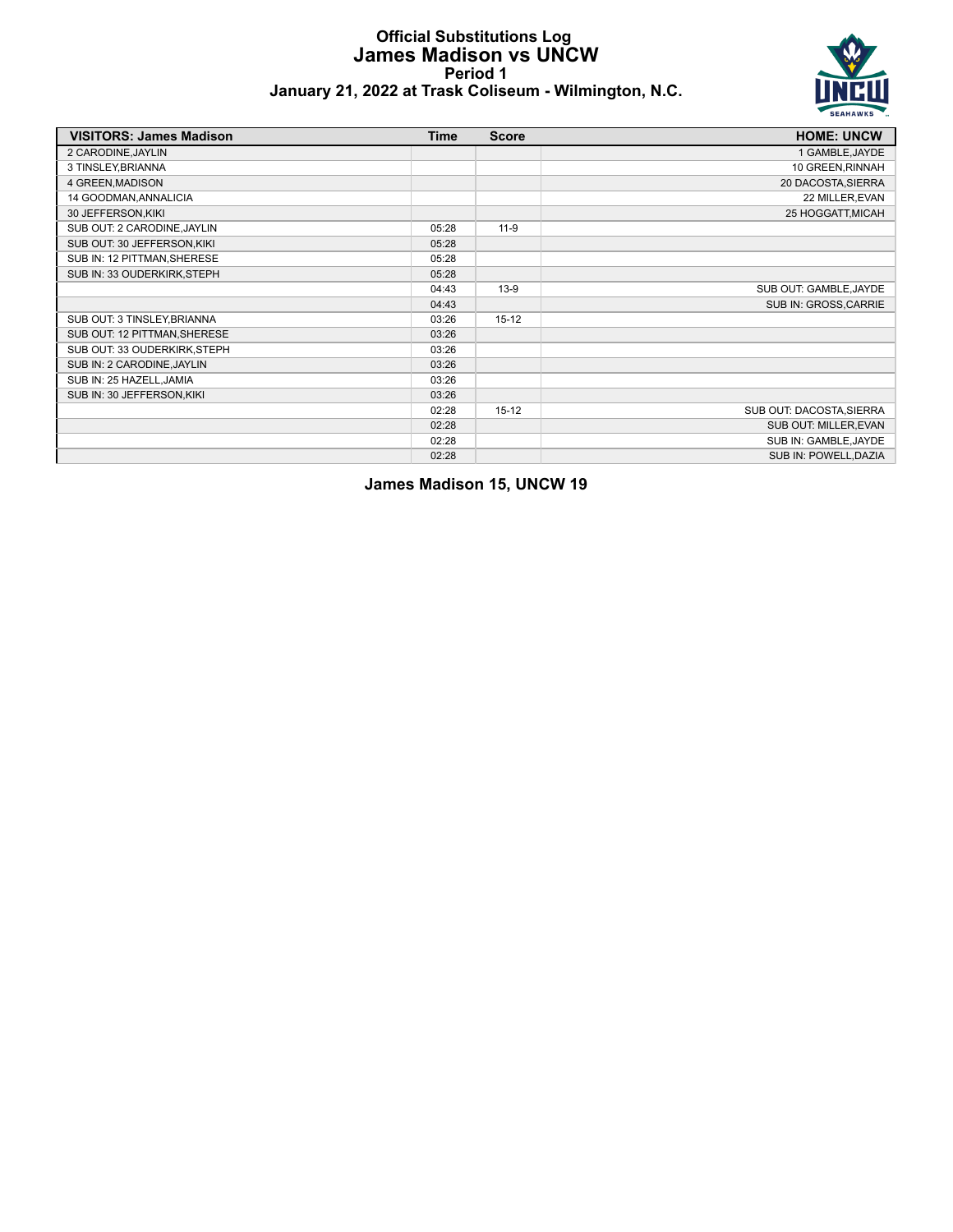### **Official Substitutions Log James Madison vs UNCW Period 2 January 21, 2022 at Trask Coliseum - Wilmington, N.C.**



| <b>VISITORS: James Madison</b> | <b>Time</b> | <b>Score</b> | <b>HOME: UNCW</b>       |
|--------------------------------|-------------|--------------|-------------------------|
| 2 CARODINE, JAYLIN             |             |              | 1 GAMBLE, JAYDE         |
| 3 TINSLEY, BRIANNA             |             |              | 10 GREEN, RINNAH        |
| 4 GREEN, MADISON               |             |              | 20 DACOSTA, SIERRA      |
| 14 GOODMAN, ANNALICIA          |             |              | 22 MILLER, EVAN         |
| 30 JEFFERSON, KIKI             |             |              | 25 HOGGATT, MICAH       |
|                                | 10:00       |              | SUB OUT: GAMBLE, JAYDE  |
|                                | 10:00       |              | SUB OUT: GROSS, CARRIE  |
|                                | 10:00       |              | SUB OUT: HOGGATT, MICAH |
|                                | 10:00       |              | SUB IN: SHARP, JALIYA   |
|                                | 10:00       |              | SUB IN: DACOSTA, SIERRA |
|                                | 10:00       |              | SUB IN: MILLER, EVAN    |
| SUB OUT: 4 GREEN, MADISON      | 10:00       |              |                         |
| SUB IN: 3 TINSLEY, BRIANNA     | 10:00       |              |                         |
|                                | 09:06       | 18-19        | SUB OUT: GREEN, RINNAH  |
|                                | 09:06       |              | SUB IN: GAMBLE, JAYDE   |
|                                | 07:03       | 18-19        | SUB OUT: POWELL, DAZIA  |
|                                | 07:03       |              | SUB OUT: SHARP, JALIYA  |
|                                | 07:03       |              | SUB IN: GROSS, CARRIE   |
|                                | 07:03       |              | SUB IN: HOGGATT, MICAH  |
| SUB OUT: 25 HAZELL, JAMIA      | 07:03       |              |                         |
| SUB IN: 4 GREEN, MADISON       | 07:03       |              |                         |
|                                | 06:47       | 19-19        | SUB OUT: GAMBLE.JAYDE   |
|                                | 06:47       |              | SUB IN: GREEN, RINNAH   |
| SUB OUT: 2 CARODINE, JAYLIN    | 05:20       | $23 - 21$    |                         |
| SUB OUT: 14 GOODMAN.ANNALICIA  | 05:20       |              |                         |
| SUB IN: 12 PITTMAN, SHERESE    | 05:20       |              |                         |
| SUB IN: 23 TYNES, MIKAYA       | 05:20       |              |                         |
|                                | 02:42       | $25 - 24$    | SUB OUT: GREEN, RINNAH  |
|                                | 02:42       |              | SUB IN: GAMBLE, JAYDE   |
| SUB OUT: 3 TINSLEY, BRIANNA    | 02:42       |              |                         |
| SUB IN: 25 HAZELL, JAMIA       | 02:42       |              |                         |
|                                | 00:24       | $27 - 24$    | SUB OUT: HOGGATT, MICAH |
|                                | 00:24       |              | SUB IN: SHARP, JALIYA   |
| SUB OUT: 30 JEFFERSON, KIKI    | 00:24       |              |                         |
| SUB IN: 5 WILLIAMS, BAILEY     | 00:24       |              |                         |
| SUB OUT: 5 WILLIAMS, BAILEY    | 00:10       | 28-24        |                         |

**James Madison 31, UNCW 24**

SUB IN: 30 JEFFERSON, KIKI 00:10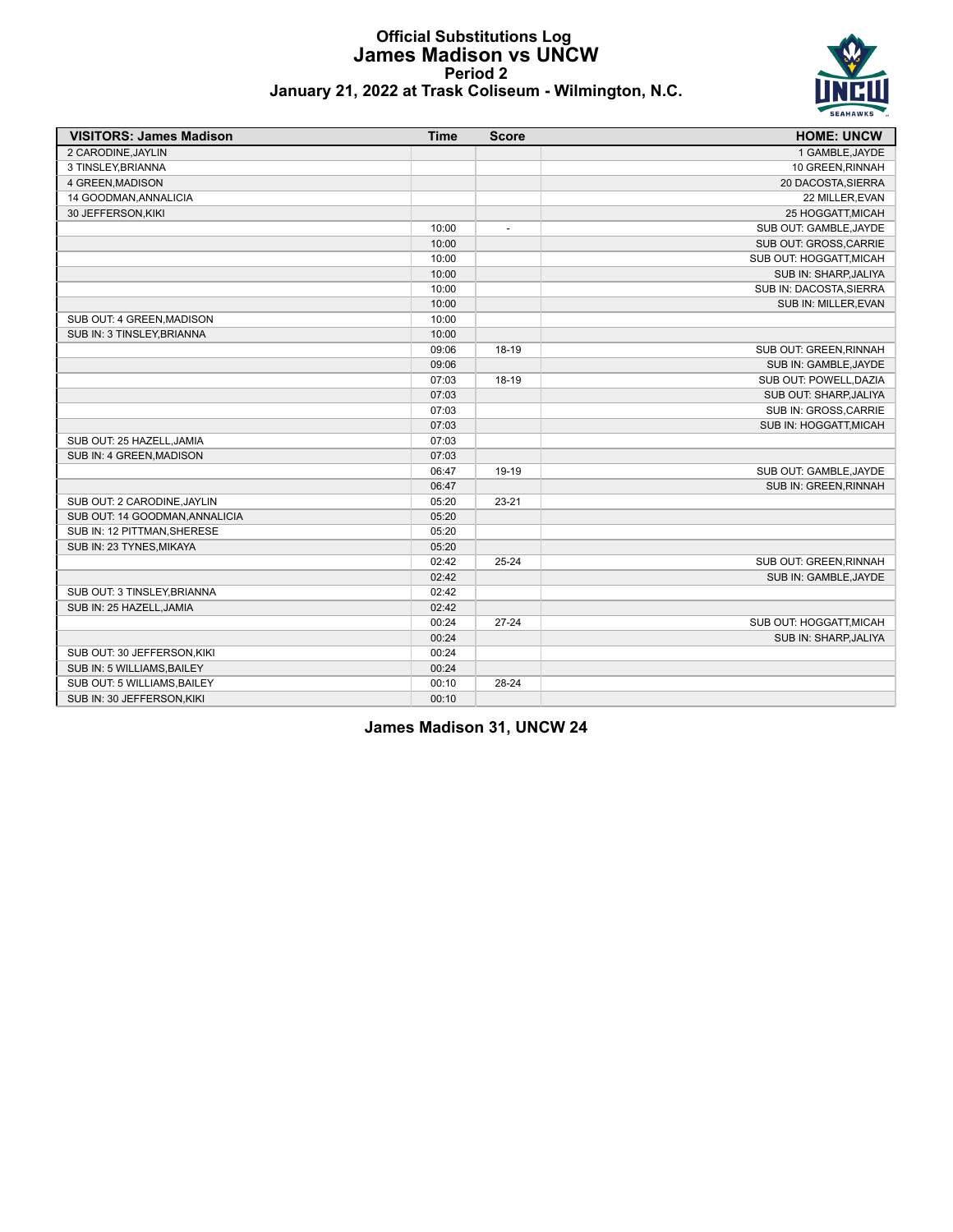### **Official Substitutions Log James Madison vs UNCW Period 3 January 21, 2022 at Trask Coliseum - Wilmington, N.C.**



| <b>VISITORS: James Madison</b> | <b>Time</b> | <b>Score</b>             | <b>HOME: UNCW</b>       |
|--------------------------------|-------------|--------------------------|-------------------------|
| 2 CARODINE, JAYLIN             |             |                          | 1 GAMBLE, JAYDE         |
| 3 TINSLEY, BRIANNA             |             |                          | 10 GREEN, RINNAH        |
| 4 GREEN, MADISON               |             |                          | 20 DACOSTA, SIERRA      |
| 14 GOODMAN, ANNALICIA          |             |                          | 22 MILLER, EVAN         |
| 30 JEFFERSON, KIKI             |             |                          | 25 HOGGATT, MICAH       |
|                                | 10:00       | $\overline{\phantom{a}}$ | SUB OUT: SHARP, JALIYA  |
|                                | 10:00       |                          | SUB OUT: GROSS, CARRIE  |
|                                | 10:00       |                          | SUB IN: GREEN, RINNAH   |
|                                | 10:00       |                          | SUB IN: HOGGATT, MICAH  |
| SUB OUT: 12 PITTMAN, SHERESE   | 10:00       |                          |                         |
| SUB OUT: 23 TYNES, MIKAYA      | 10:00       |                          |                         |
| SUB OUT: 25 HAZELL.JAMIA       | 10:00       |                          |                         |
| SUB IN: 2 CARODINE, JAYLIN     | 10:00       |                          |                         |
| SUB IN: 3 TINSLEY, BRIANNA     | 10:00       |                          |                         |
| SUB IN: 14 GOODMAN, ANNALICIA  | 10:00       |                          |                         |
| SUB OUT: 14 GOODMAN, ANNALICIA | 08:52       | $\overline{a}$           |                         |
| SUB IN: 23 TYNES, MIKAYA       | 08:52       |                          |                         |
|                                | 07:09       | $\overline{a}$           | SUB OUT: GAMBLE, JAYDE  |
|                                | 07:09       |                          | SUB IN: GROSS, CARRIE   |
|                                | 06:17       | 33-24                    | SUB OUT: MILLER, EVAN   |
|                                | 06:17       |                          | SUB OUT: HOGGATT, MICAH |
|                                | 06:17       |                          | SUB IN: POWELL, DAZIA   |
|                                | 06:17       |                          | SUB IN: SHARP, JALIYA   |
| SUB OUT: 2 CARODINE, JAYLIN    | 05:33       | 38-26                    |                         |
| SUB IN: 33 OUDERKIRK, STEPH    | 05:33       |                          |                         |
| SUB OUT: 3 TINSLEY, BRIANNA    | 03:48       | 38-32                    |                         |
| SUB OUT: 23 TYNES, MIKAYA      | 03:48       |                          |                         |
| SUB IN: 14 GOODMAN, ANNALICIA  | 03:48       |                          |                         |
| SUB IN: 25 HAZELL, JAMIA       | 03:48       |                          |                         |
| SUB OUT: 4 GREEN, MADISON      | 00:36       | 45-40                    |                         |
| SUB OUT: 30 JEFFERSON, KIKI    | 00:36       |                          |                         |
| SUB OUT: 33 OUDERKIRK, STEPH   | 00:36       |                          |                         |
| SUB IN: 2 CARODINE, JAYLIN     | 00:36       |                          |                         |
| SUB IN: 3 TINSLEY, BRIANNA     | 00:36       |                          |                         |
| SUB IN: 12 PITTMAN, SHERESE    | 00:36       |                          |                         |

**James Madison 45, UNCW 42**